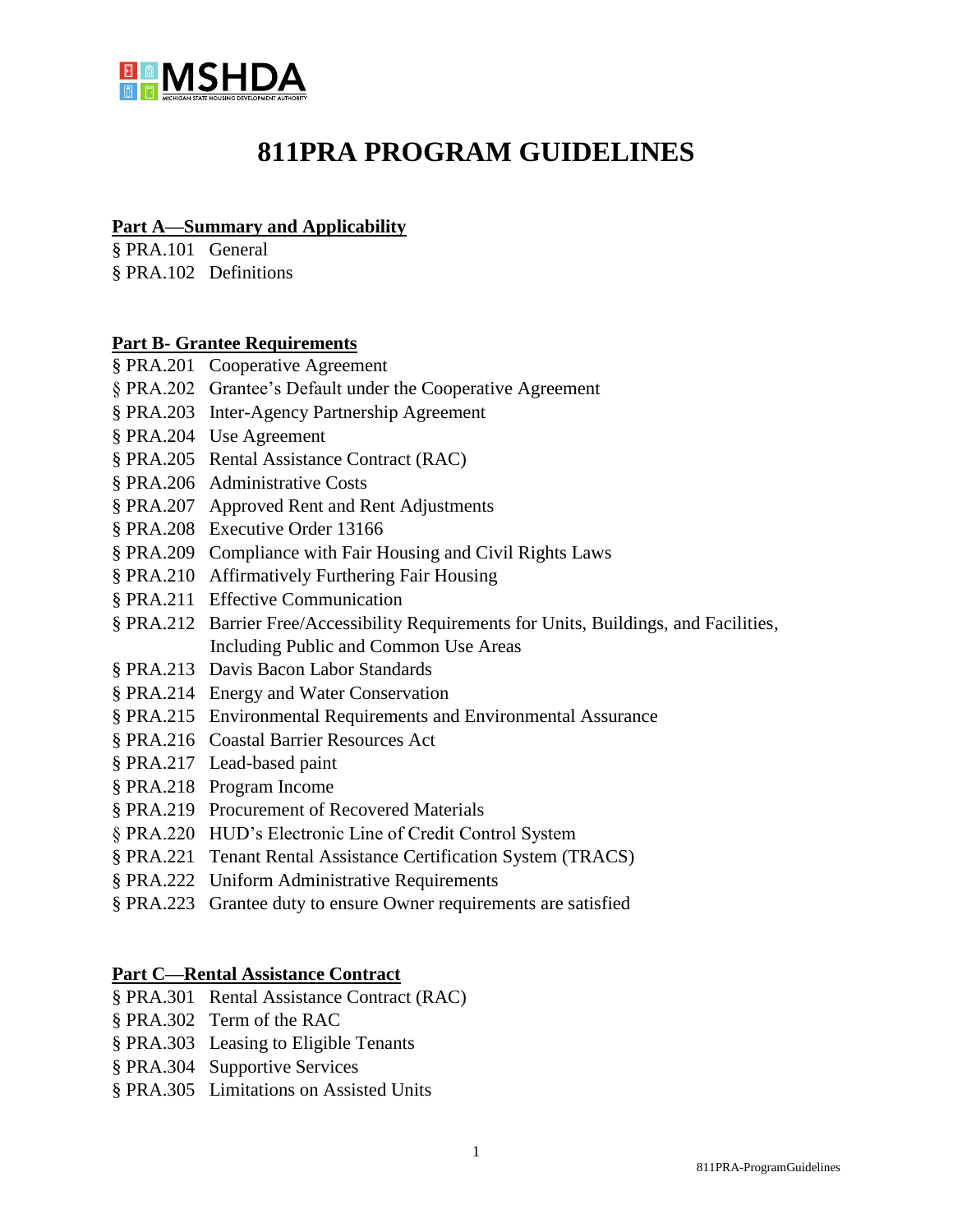

# **811PRA PROGRAM GUIDELINES**

#### **[Part C—](http://ecfr.gpoaccess.gov/cgi/t/text/text-idx?c=ecfr&sid=df96d2e309c233840f20582727e09efb&rgn=div5&view=text&node=24:4.0.2.1.4&idno=24#24:4.0.2.1.4.1)[Rental Assistance Contract](http://ecfr.gpoaccess.gov/cgi/t/text/text-idx?c=ecfr&sid=df96d2e309c233840f20582727e09efb&rgn=div5&view=text&node=24:4.0.2.1.4&idno=24#24:4.0.2.1.4.4) (con't[\)](http://ecfr.gpoaccess.gov/cgi/t/text/text-idx?c=ecfr&sid=df96d2e309c233840f20582727e09efb&rgn=div5&view=text&node=24:4.0.2.1.4&idno=24#24:4.0.2.1.4.1)**

- § PRA.306 Grantee Program Administration
- § PRA.307 Housing Standards for Assisted Units
- § PRA.308 Default by Owner
- § PRA.309 Default by Grantee
- § PRA.310 Notice Upon Contract Expiration
- § PRA.311 Financing

#### **[Part D—Owner Requirements](http://ecfr.gpoaccess.gov/cgi/t/text/text-idx?c=ecfr&sid=df96d2e309c233840f20582727e09efb&rgn=div5&view=text&node=24:4.0.2.1.4&idno=24#24:4.0.2.1.4.5)**

- § PRA.401 Use Agreement
- § PRA.402 Responsibilities of the Owner
- § PRA.403 Selection and Admission of Eligible Tenants
- § PRA.404 Overcrowded and Under Occupied Units
- § PRA.405 Uniform Physical Construction Standards
- [§ PRA.406 Reviews During Management Period](http://ecfr.gpoaccess.gov/cgi/t/text/text-idx?c=ecfr&sid=df96d2e309c233840f20582727e09efb&rgn=div5&view=text&node=24:4.0.2.1.4&idno=24#24:4.0.2.1.4.5.1.12)
- § PRA.407 Barrier Free/Accessibility Requirement for Units, Buildings, and Facilities, Including Public and Common Use Areas
- § PRA.408 Compliance with Fair Housing and Civil Rights Laws
- § PRA.409 Tenant Organization Rights
- § PRA.410 Effective Communication
- § PRA.411 Executive Order 13166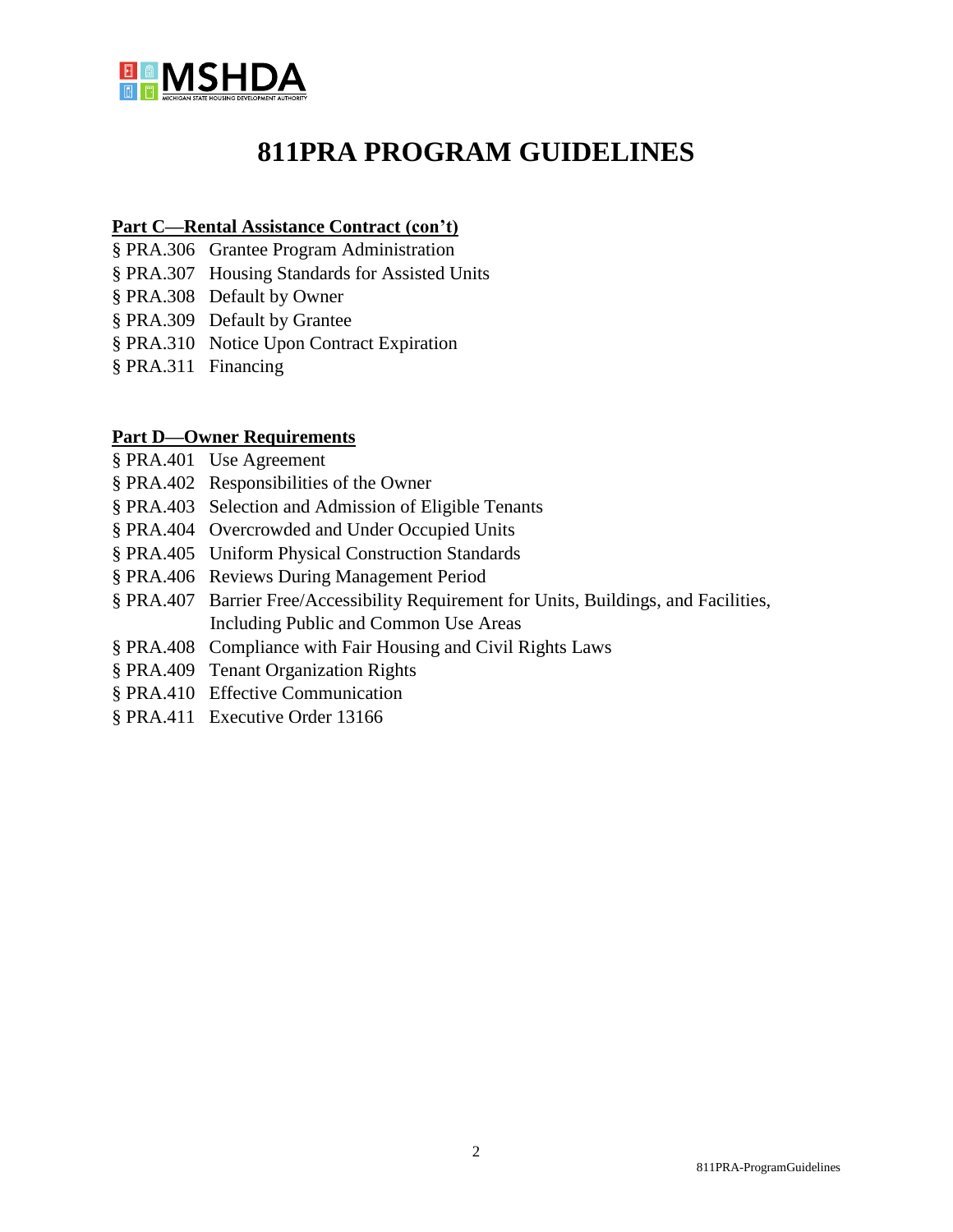

# **Part A— Applicability**

# **§ PRA.101 General.**

The purpose of the Section 811 Project Rental Assistance program, as authorized under the Frank Melville

Supportive Housing Investment Act of 2010, is to provide Extremely Low Income Persons with Disabilities and Extremely Low Income households with at least one Person with Disabilities with decent, safe and sanitary rental housing through the use of Rental Assistance Payments to Owners. The Section 811 Project Rental Assistance program guidelines are applicable only to the Assisted Units, as defined in below. Grantee and Owners must comply with these guidelines without modification, unless approved by HUD.

# **§ PRA.102 Definitions.**

Refer to Exhibit 1 of the Cooperative Agreement for the definitions.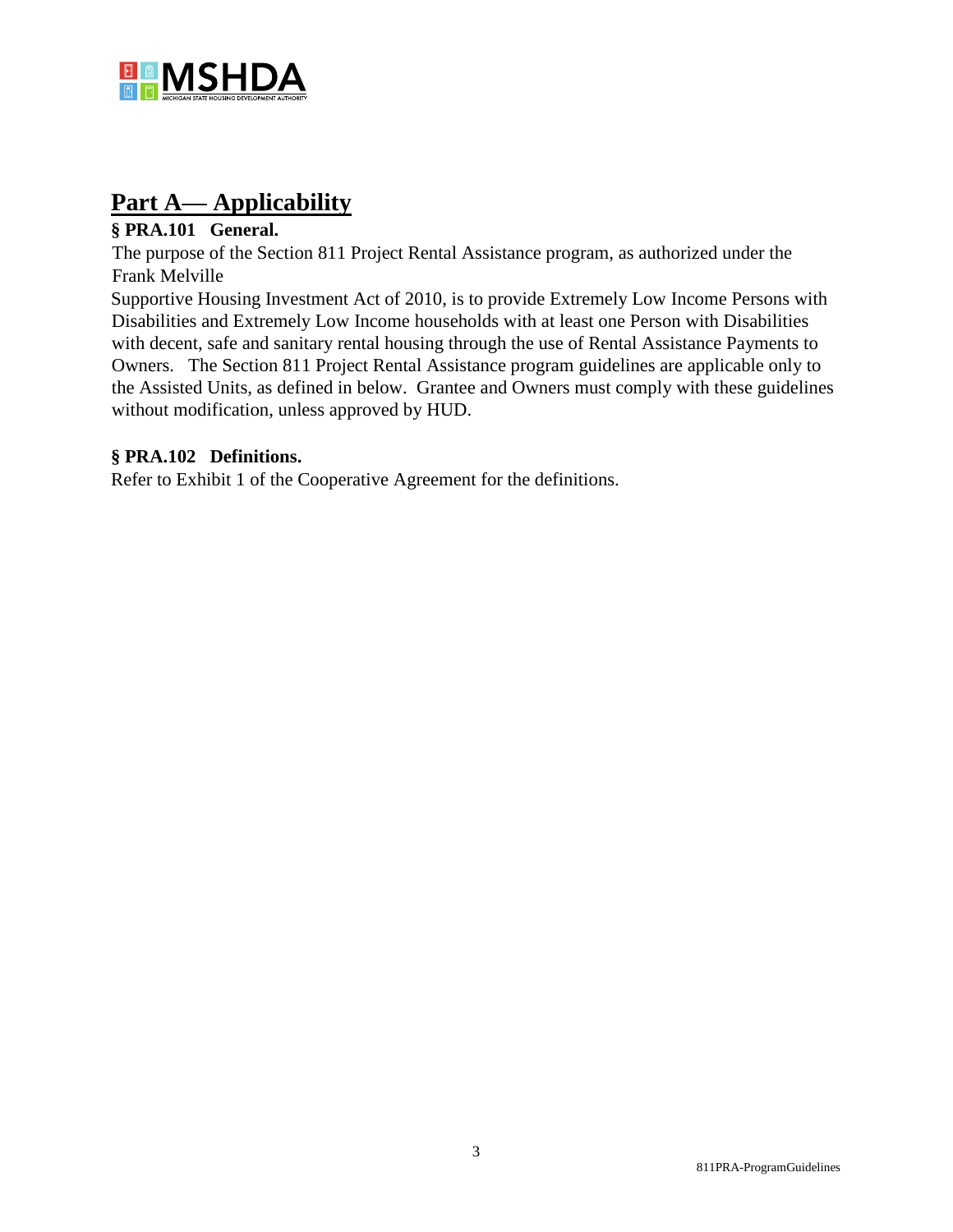

# **Part B- Grantee Requirements**

# **§ PRA.201 Cooperative Agreement.**

Grantee must execute a Cooperative Agreement (HUD-93205-PRA) with HUD. The terms of the Cooperative Agreement include the work to be performed and any special conditions or requirements. Grantee shall not modify the Cooperative Agreement without the written consent of HUD.

# **§ PRA.202 Grantee's Default under the Cooperative Agreement.**

In the event of a default, as defined by the Cooperative Agreement, HUD may exercise all remedies as outlined in the Agreement including but not limited to terminating the Cooperative Agreement and/or assuming all or some of the RACs.

**§ PRA.203 Inter-Agency Partnership Agreement (IPA).** As defined in the Cooperative Agreement and included as Exhibit 3 to the Cooperative Agreement.

# **§ PRA.204 Use Agreement.**

The Grantee shall be responsible ensuring the HUD-approved Use Agreement (HUD-92238- PRA) is recorded by the Owner consistent with local law. Grantee is responsible for enforcing the provisions of the Use Agreement against the Owner, subject to the exception below and any other applicable HUD administrative guidance and requirements.

If Congress fails to appropriate funds adequate to meet the future financial needs of the Cooperative Agreement and the Cooperative Agreement is terminated, HUD will not require Grantee to enforce any Use Agreements on Eligible Multifamily Properties covered under a RAC. Under such a circumstance, and in accordance with the Cooperative Agreement, HUD will allow Grantee or Grantee's designee to continue to enforce or terminate such Use Agreements at the Grantee's or Grantee's designee's discretion.

# **§ PRA.205 Rental Assistance Contract (RAC).**

Grantee or Grantee's designee must execute a Rental Assistance Contract (HUD-92235-PRA and HUD-92237PRA), in the form prescribed by HUD with Owners pursuant to the requirements set forth in the Cooperative Agreement.

If Congress fails to appropriate funds adequate to meet the future financial needs of the Cooperative Agreement, or the Cooperative Agreement is terminated, then HUD will permit Grantee or Grantee's designee to continue or terminate the RAC, at the Grantee or Grantee's designee's discretion.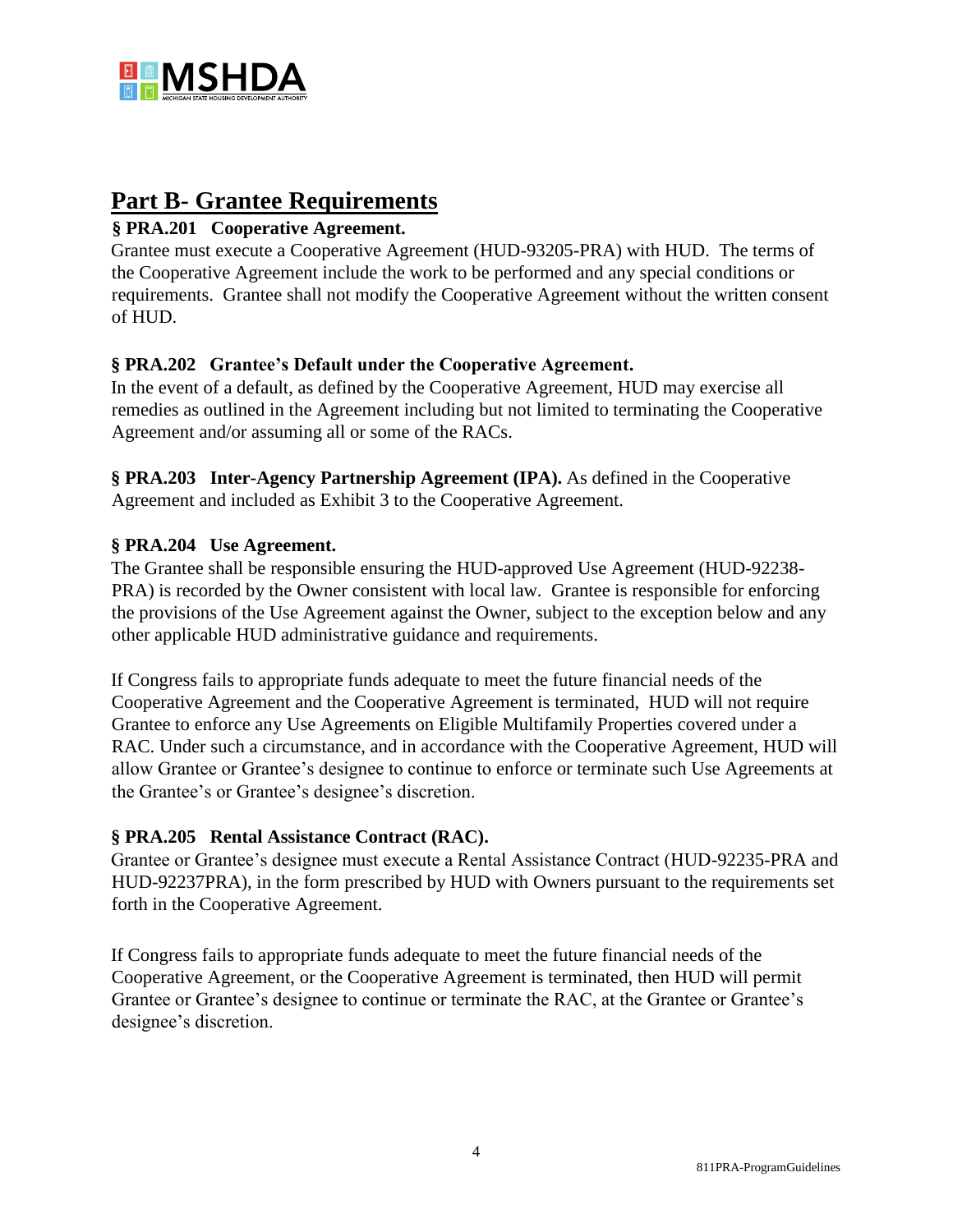

# **§ PRA.206 Administrative Costs.**

Administrative costs are allowable at a rate of no more than eight (8) percent of the rental assistance Grant amount awarded, unless modified with HUD consent in accordance with the Cooperative Agreement. These funds may be used for planning and other costs associated with developing and operating the Section 811 PRA Demo program, including infrastructure and technology needed to operate the program and costs incurred after applicant's receipt of an Award Letter from HUD and before the execution of the Cooperative Agreement. The costs can include both direct and indirect costs. If a Grantee includes administrative costs in their budget as a direct cost, they cannot charge these costs as part of their indirect cost rate as well, and should instruct their auditor or the government auditor setting the rate of the availability and use of the administrative costs as described in the NOFA.

# **§ PRA.207 Approved Rent and Rent Adjustments.**

The initial RAC rent level may not exceed the applicable or Fair Market Rent (FMR) level as determined by HUD, unless such rent level is substantiated by a market study that has been prepared in accordance with the requirements of a state housing agency or of Chapter 9 of HUD's Section 8 Renewal Guide, or as approved by HUD. Rents can only be adjusted annually based upon: (1) HUD's Operating Cost Adjustment Factor (OCAF), (2) other operating cost index approved by HUD as has been adopted by the Grantee for purposes of subsidizing affordable housing, or (3) approval by HUD.

#### **§ PRA.208 Executive Order 13166.**

Executive Order 13166, "Improving Access to Services for Persons with Limited English Proficiency (LEP)", seeks to improve access to federally assisted programs and activities for individuals who, as a result of national origin, are limited in their English proficiency. Grantee obtaining federal financial assistance from HUD shall take reasonable steps to ensure meaningful access to their programs and activities to LEP individuals.

#### **§ PRA.209 Compliance with Fair Housing and Civil Rights Laws.**

Grantee must comply with all applicable fair housing and civil rights requirements in 24 CFR 5.105(a), including, but not limited to, the Fair Housing Act; Title VI of the Civil Rights Act of 1964; Section 504 of the Rehabilitation Act of 1973; Title II of the Americans with Disabilities Act; and Section 109 of the Housing and Community Development Act of 1974. Grantee must also comply with HUD's Equal Access to Housing in HUD Programs Regardless of Sexual Orientation or Gender Identity requirements. See HUD's Equal Access rules at 24 C.F.R. §§ 5.100, 5.105(a)(2), 5.403 and HUD's final rule published in the *Federal Register* at 77 Fed. Reg. 5662, "Equal Access to Housing in HUD Programs Regardless of Sexual Orientation or Gender Identity."

If the Grantee is in a state or jurisdiction that has also passed a law or laws proscribing discrimination in housing based upon sexual orientation or gender identity, or a law or laws proscribing discrimination in housing based on lawful source of income, the Grantee and its sub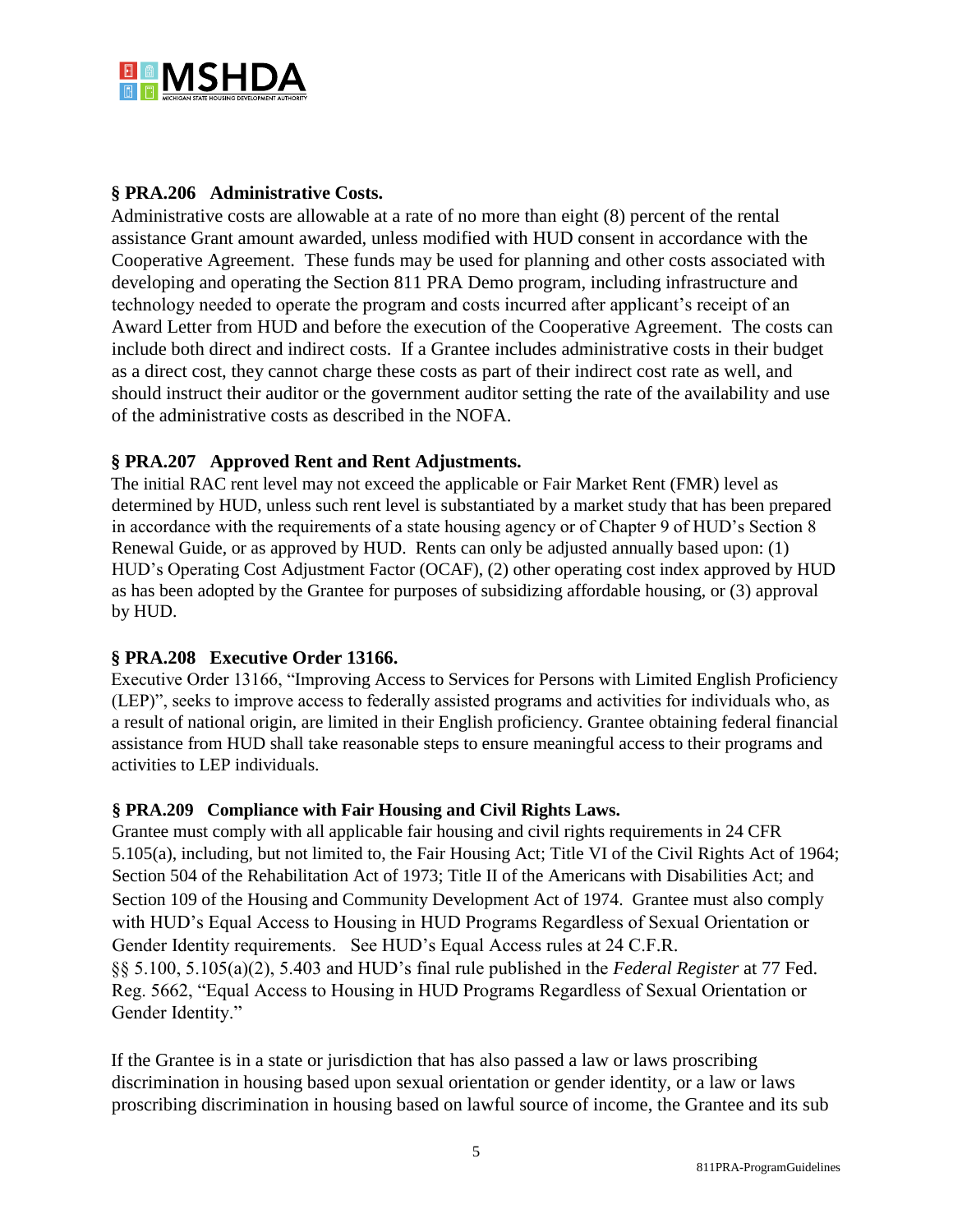

recipients must comply with those laws of the states or localities in which the programs or activities are conducted;

In addition, in executing this Cooperative Agreement, Grantee certifies that they will comply with the requirements of the Fair Housing Act, Title VI of the Civil Rights Act of 1964, Section 504 of the Rehabilitation Act of 1973, and Title II of the Americans with Disabilities Act.

Grantee shall refer to Handbook 4350.3 REV-1, chapter 2 for further guidance.

# **§ PRA.210 Affirmatively Furthering Fair Housing.**

Under Section 808(e)(5) of the Fair Housing Act, HUD has a statutory duty to affirmatively further fair housing. HUD requires the same of its funding recipients. Grantees will be required to certify that they will affirmatively further fair housing, and each grantee must establish an affirmative fair housing marketing plan for its state PRA program, and require other participating agencies and owners to follow its plan when marketing PRA-Assisted Units. Grantees must adopt affirmative marketing procedures for their Section 811 PRA program. Affirmative marketing procedures consist of actions to provide information and otherwise attract eligible persons to the program regardless of race, color, national origin, religion, sex, disability, or familial status, who are not likely to apply to the program without special outreach. Grantees must affirmatively further fair housing by selecting projects for participation that offer access to appropriate services, accessible transportation, and commercial facilities to ensure greater integration of persons with disabilities in the broader community. Grantees must require owners of Eligible Multifamily Properties to adopt actions and procedures to ensure that the Assisted Units are dispersed and integrated within the property. Grantees must keep records describing actions taken to affirmatively market the program, annually assess the success of their affirmative marketing activities, and make any necessary changes to their affirmative marketing procedures as a result of the evaluation. Grantees must follow the methods of outreach and referral and program waiting list policies, as described in Grantee's application and as approved by HUD. All methods of outreach and referral and management of the program waiting list must be consistent with fair housing and civil rights laws and regulations, and affirmative marketing requirements.

# **§ PRA.211 Effective Communications.**

Grantee must ensure that all communications are provided in a manner that is effective for persons with hearing, visual, and other communications-related disabilities consistent with Section 504 of the Rehabilitation Act of 1973 (see 24 CFR § 8.6) and the Americans with Disabilities Act.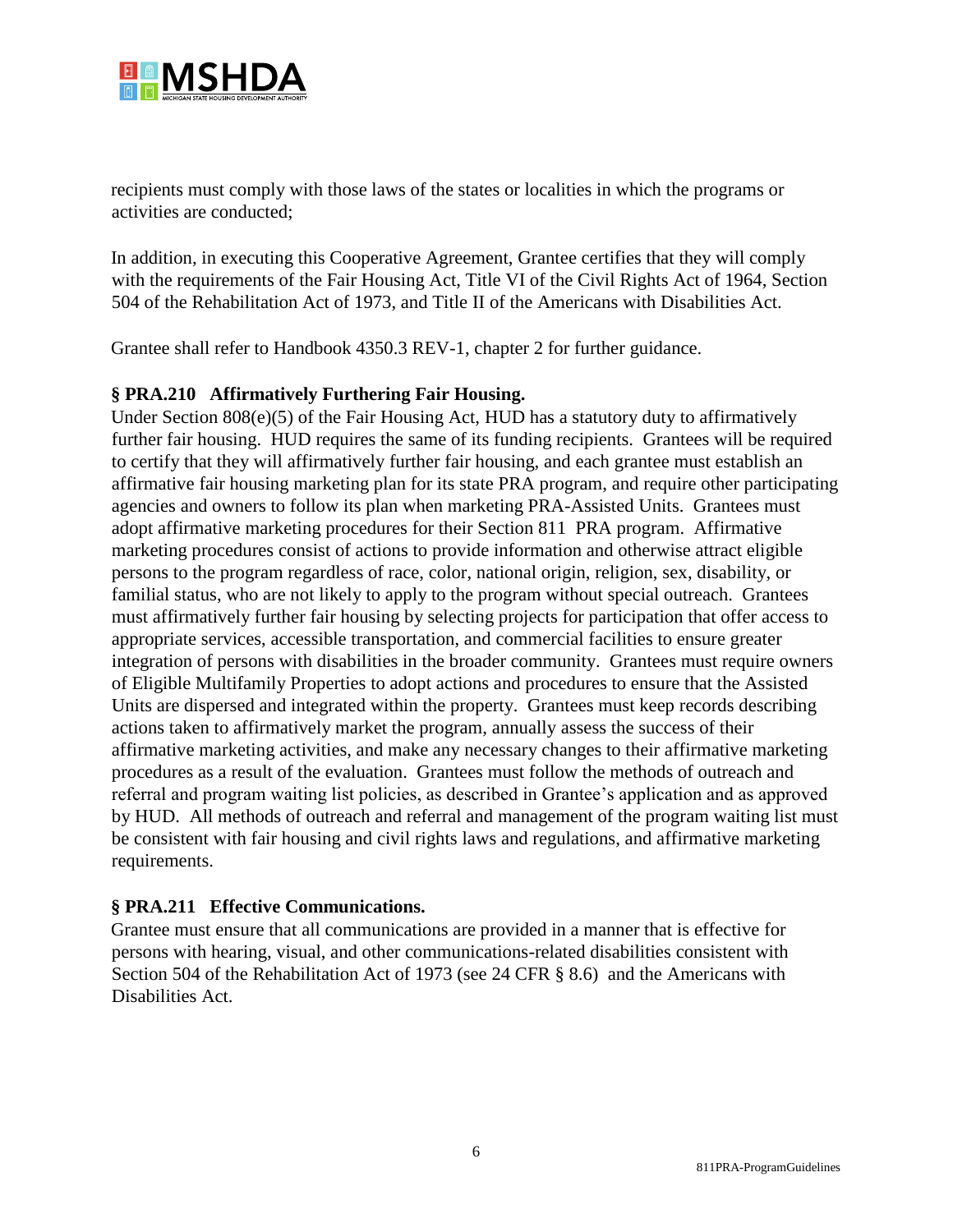

# **§ PRA.212 Barrier Free/Accessibility Requirements for Units, Buildings, and Facilities, Including Public and Common Use Areas.**

Grantee is subject to Section 504 of the Rehabilitation Act of 1973 and implementing regulations at 24 CFR part 8 and Title II of the Americans with Disabilities Act and implementing regulations at 28 CFR part 35. Covered multifamily dwellings as defined in 24 CFR part 100 must also meet the design and construction requirements of the Fair Housing Act and 24 CFR part 100. However, Assisted Units can consist of a mix of accessible units for those persons with physical disabilities and non-accessible units for those persons without physical disabilities.

# **§ PRA.213 Davis Bacon Labor Standards.**

All laborers and mechanics (other than volunteers under the conditions set out in 24 CFR part 70) employed by contractors and subcontractors in the construction (including rehabilitation) of housing with 12 or more units assisted under this NOFA, Exhibit 2 shall be paid wages at rates not less than those prevailing in the locality, as determined by the Secretary of Labor in accordance with the Davis-Bacon Act (40 U.S.C. 3141 *et seq.*). Contracts involving employment of laborers and mechanics shall be subject to the provisions of the Contract Work Hours and Safety Standards Act (CWHSSA)(40 U.S.C 3701 *et seq.).* Owners of Eligible Multifamily Properties, contractors and subcontractors must comply with all related rules, regulations, and requirements. Grantee shall be responsible for ensuring inclusion of appropriate contract provisions, monitoring to ensure compliance, and correction of violations in accordance with HUD guidance. Projects where construction is fully complete before an application is submitted to the Grantee to receive assistance under the 811 PRA program are not subject to Davis-Bacon or CWHSSA requirements. In accordance with U.S. Department of Labor regulations at 29 CFR 1.6(g), if a project is approved by Grantee to receive 811 PRA funds after a contract for construction of the project has been awarded (or after the beginning of construction where there is no contract award) but before completion of construction, the state housing agency shall require that the wage determination effective on the date of award (or beginning of construction) be incorporated into the construction contract retroactively to the date of award or beginning of construction. Grantee may, however, request the HUD Office of Labor Relations to seek approval from the U.S. Department of Labor for the incorporation of a wage determination to be effective on the date of the state housing agency's approval of 811 PRA funds for the project. Such approval may be granted only where there is no evidence of intent to apply for the federal assistance for the project prior to contract award or start of construction.

# **§ PRA.214 Energy and Water Conservation**

Grantees are required to build to a higher standard by incorporating components of sustainable building in PRA Demo developments. At a minimum, energy efficiency strategies and water conservation appliances and fixtures must be incorporated in the design, construction, and operation of all new construction and substantial (gut) rehabilitation projects when such projects apply for PRA funding.

(a) Energy Efficiency. Owners of new construction and substantial rehabilitation low-rise (up to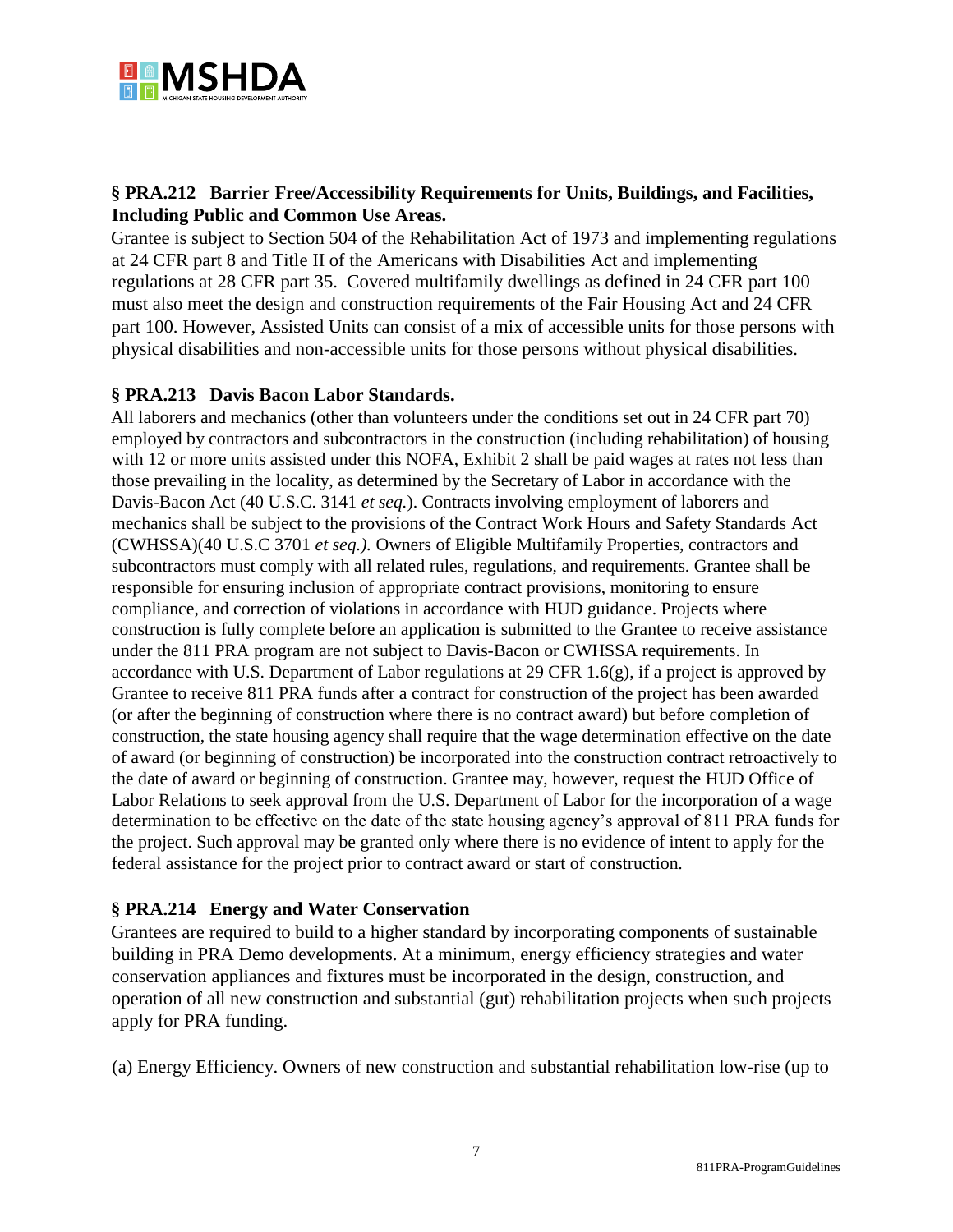

3 stories) Eligible Multifamily Properties must meet the requirements of EPA's ENERGY STAR Qualified Homes. Mid-Rise & High Rise developments (4 or more stories) must meet the requirements of the ENERGY STAR Qualified Multifamily High Rise Buildings. Any state energy code requirements will take precedence over ENERGY STAR specifications when the state code approximates or exceeds that standard.

(b) Water Conservation Fixtures. Installation of water-conserving fixtures is required in all new and substantially rehabilitated developments (i.e. resource efficient plumbing and appliances such as low flow showerheads and faucet and high efficiency toilets). The materials used should be the most current WaterSense or a greater water efficiency product. More information is available at www.epa.gov/owm/water-efficiency.

# **§ PRA.215 Environmental Requirements and Environmental Assurance.**

(a) As HUD does not approve program funding for specific activities or projects of the Grantees, it will not perform environmental reviews on such activities or projects. However, to ensure that the tenets of HUD environmental policy and the requirements of applicable statutes and authorities are met, Grantees will be required to implement the following analyses and determinations for specific program activities and projects.

The environmental tenets apply to both existing and new projects per the requirements below. Existing properties that are currently HUD-assisted or HUD-insured and that will not engage in activities with physical impacts or changes beyond routine maintenance activities or minimal repairs are not required to comply with the environmental tenets. If, at the time that a project applies for PRAD assistance, the project is under construction or being rehabilitated, the project shall be subject to the environmental review requirements applicable to new construction or rehab if the work has **not** progressed beyond a stage of construction where modifications can be undertaken to avoid the adverse environmental impacts addressed by the requirement.

Citations to authorities in the following paragraphs are for reference only; to the extent that property standards or restrictions on the use of properties stated in the following paragraphs are more stringent than provisions of the authorities cited, the requirements stated in the following paragraphs shall control:

- (1) Site Contamination (24 CFR 50.3(i)). It is HUD policy that all properties for use in HUD assisted housing be free of hazardous materials, contamination, toxic chemicals and gases, and radioactive substances, where a hazard could affect the health and safety of occupants or conflict with the intended utilization of the property (24 CFR 50.3(i)(1)). Therefore, projects applying for assistance shall:
	- (a) Assess whether the site (i) is listed on an EPA Superfund National Priorities or CERCLA list or equivalent State list; (ii) is located within 3,000 feet of a toxic or solid waste landfill site; (iii) has an underground storage tank other than a residential fuel tank; or (iv) is known or suspected to be contaminated by toxic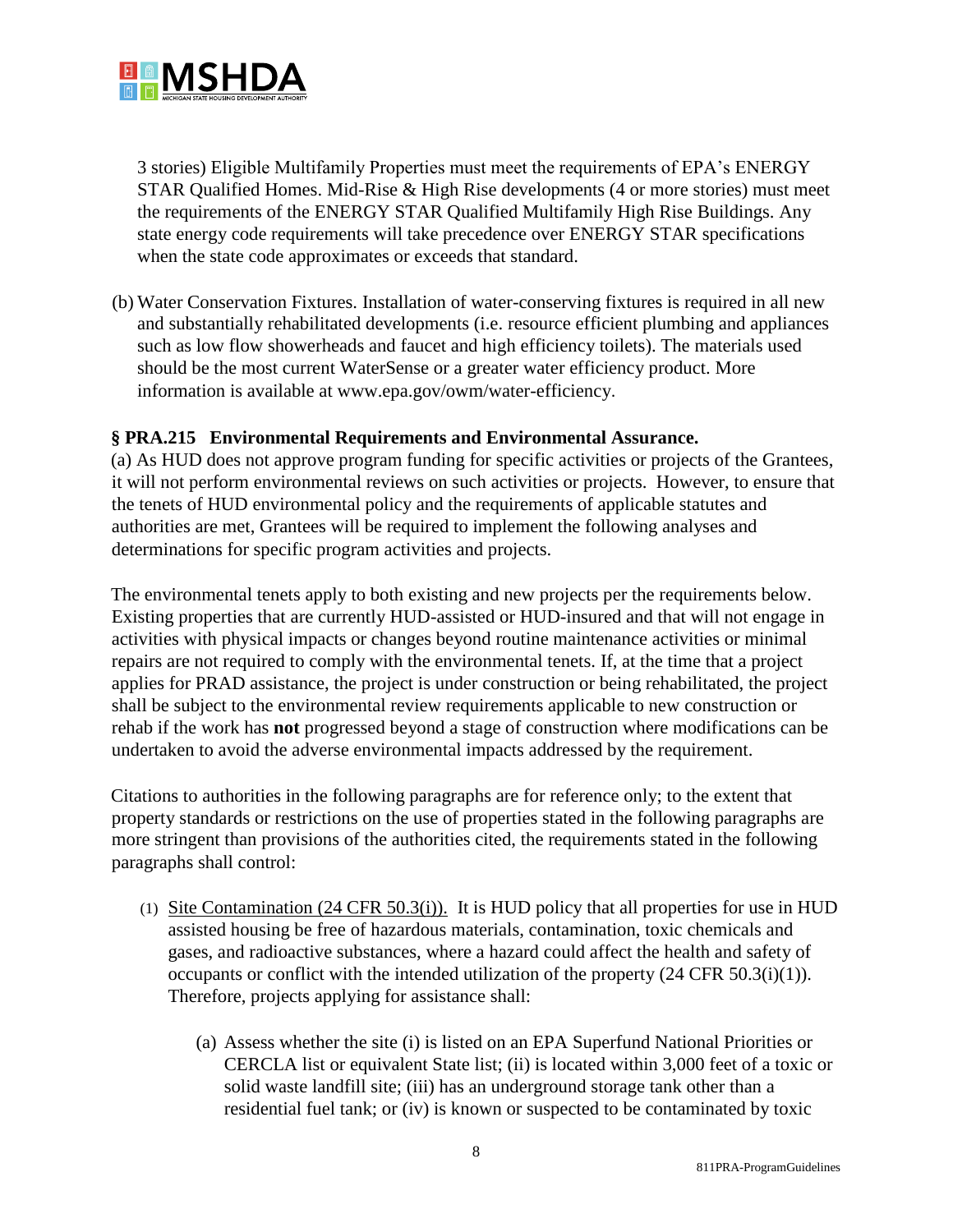

chemicals or radioactive materials. If none of these conditions exist, a letter of finding certifying these findings must be submitted and maintained in the site's environmental record. If any of these conditions exist, the grantee must provide an ASTM Phase I Environmental Site Assessment (ESA) in accordance with ASTM E 1527-05 (or the most recent edition); OR

(b) Provide a Phase I ESA in accordance with ASTM E 1527-05 (or the most recent edition).

Note: A Phase I ESA, which complies with these standards, and was prepared within the Phase I ESA continuing viability timeframe for the acquisition of the property or a real estate transaction (construction, rehabilitation, or refinancing) for the property, will be deemed acceptable.

If a Phase I ESA is conducted and the Phase I ESA identifies RECs, a Phase II ESA in accordance with ASTM E 1903-11 (or the most recent edition) shall be performed. Any hazardous substances and/or petroleum products that are identified at levels that would require clean-up under State policy shall be so cleaned up in accordance with the State's clean-up policy. Risk-Based Corrective Actions are permitted if allowed for under a State's clean-up policy.

- (2) Historic Preservation (16 U.S.C. 470 et seq.).
	- (a) As the various States, Territories, Tribes and municipalities have established historic preservation programs to protect historic properties within their jurisdiction, all work on properties identified as historic by the State, Territory, Tribe, or Municipality, as applicable, must comply with all applicable State, territorial, and tribal historic preservation laws and requirements and, for projects affecting locally designated historic landmarks or districts, local historic preservation ordinance and permit conditions.
	- (b) In addition, all work on properties listed on the National Register of Historic Places, or which the Grantee knows are eligible for such listing, must comply with "The Secretary of the Interior's Standards for Rehabilitation." Complete demolition of such properties would not meet the Standards and is prohibited.
	- (c) On site discoveries. If archaeological resources and/or human remains are discovered on the project site during construction, the recipient must comply with applicable State, tribal, or territory law, and/or local ordinance (e.g., State unmarked burial law).
- (3) Noise (24 CFR Part 51, Subpart B Noise Abatement and Control). All activities and projects involving new construction shall be developed to ensure an interior noise level of 45 decibels (dB) or less. In this regard, and using the day-night average sound level (Ldn), sites not exceeding 65 dB of environmental noise are deemed to be acceptable; sites above 65 dB require sound attenuation in the building shell to 45 dB; and sites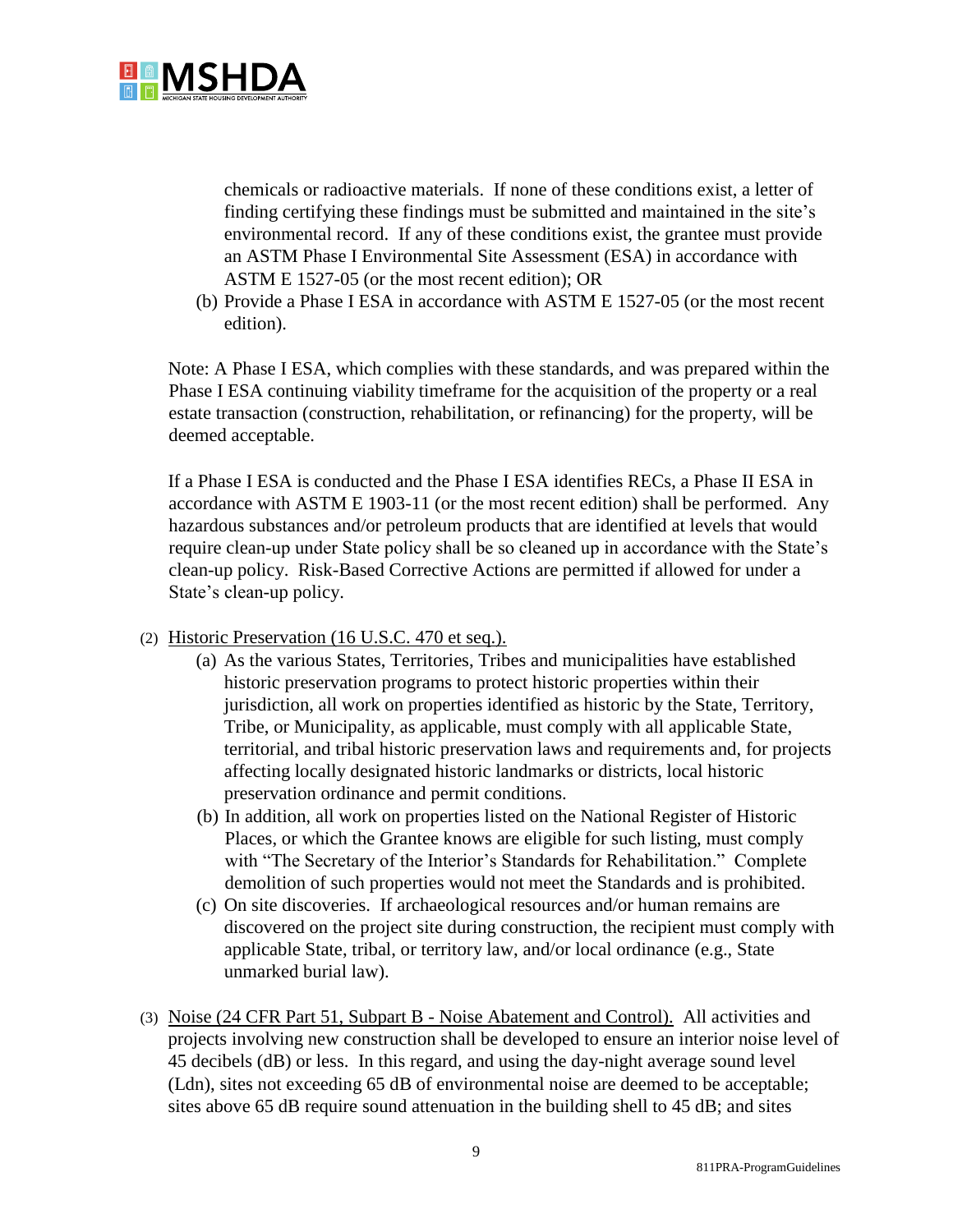

above 75 dB shall not have noise sensitive outdoor uses (e.g. picnic areas, tot lots, balconies or patios) situated in areas exposed to such noise levels.

- (4) Airport Clear Zones (24 CFR Part 51, Subpart D Siting of HUD Assisted Projects in Runway Clear Zones at Civil Airports and Clear Zones and Accident Potential Zones at Military Airfields). No activities or projects shall be permitted within the "clear zones" or the "accident potential zones" of military airfields or the "runway protection zones" of civilian airports.
- (5) Coastal Zone Management Act (16 U.S.C. 1451 et seq.). Activities and projects shall be consistent with the appropriate state coastal zone management plan. Plans are available from the local coastal zone management agency.
- (6) Floodplains (Executive Order 11988; Flood Disaster Protection Act (42 U.S.C. 4001- 4128)). No new construction activities or projects shall be located in the mapped 500 year floodplain or in the 100-year floodplain according to FEMA's Flood Insurance Rate Maps (FIRM). Existing structures may be assisted in these areas, except for sites located in coastal high hazard areas (V Zones) or regulatory floodways, but must meet the following requirements:
	- (a) The existing structures must be flood-proofed or must have the lowest habitable floor and utilities elevated above both the 500-year floodplain and the 100-year floodplain.
	- (b) The project must have an early warning system and evacuation plan that includes evacuation routing to areas outside of the applicable floodplains.
	- (c) Project structures in the 100-year floodplain must obtain flood insurance under the National Flood Insurance Program. No activities or projects located within the 100-year floodplain may be assisted in a community that is not participating in or has been suspended from the National Flood Insurance Program.
- (7) Wetlands (Executive Order 11990). No new construction shall be performed in wetlands. No rehabilitation of existing properties shall be allowed that expands the footprint such that additional wetlands are destroyed. New construction includes draining, dredging, channelizing, filling, diking, impounding, and related grading activities. The term wetlands is intended to be consistent with the definition used by the U.S. Fish and Wildlife Service in Classification of Wetlands and Deep Water Habitats of the United States (Cowardin, et al., 1977). This definition includes those wetland areas separated from their natural supply of water as a result of activities such as the construction of structural flood protection methods or solid-fill road beds and activities such as mineral extraction and navigation improvements.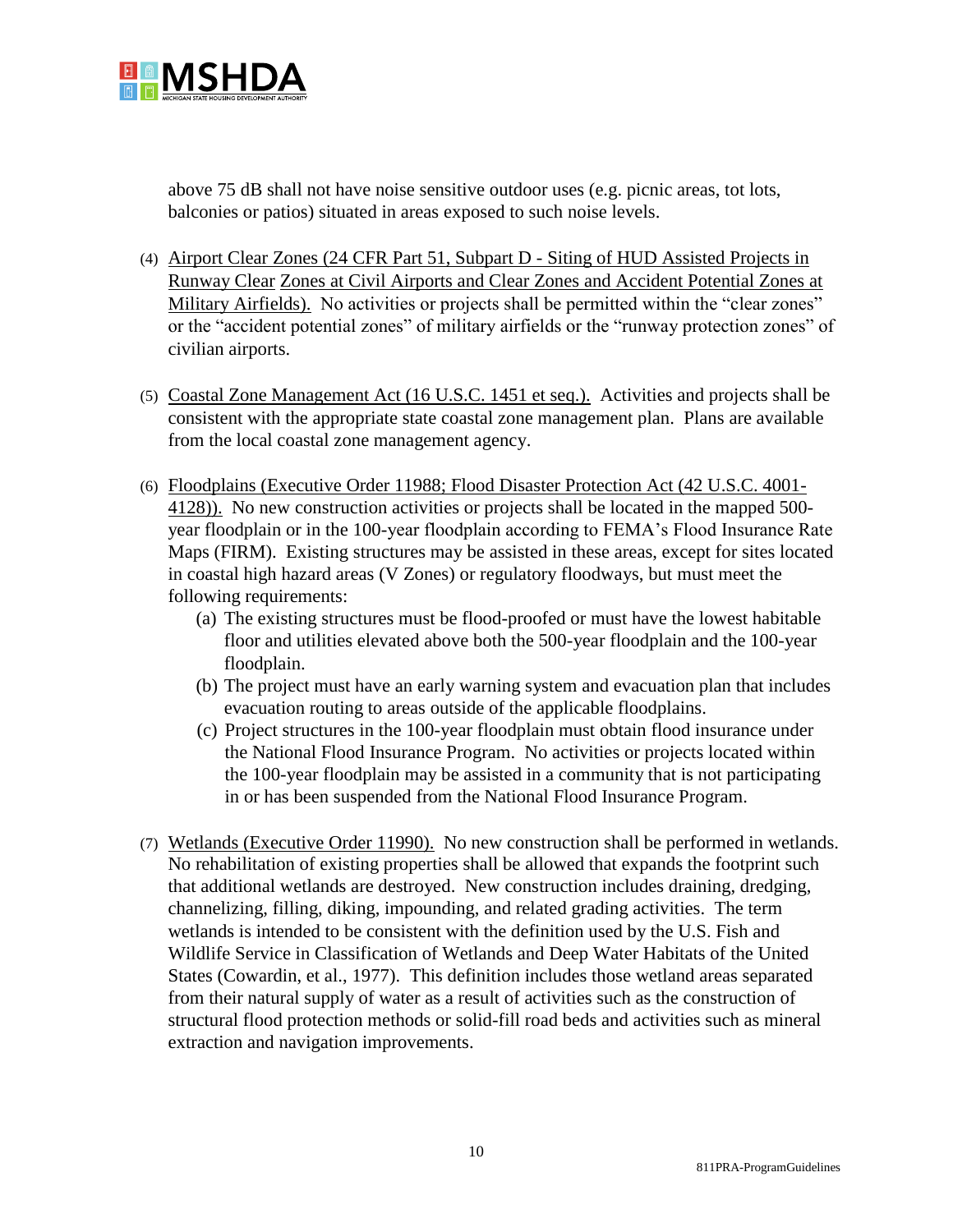

- (8) Siting of Projects Activities Near Hazardous Operations Handling Conventional Fuels or Chemicals of an Explosive or Flammable Nature (24 CFR Part 51, Subpart C). Unshielded or unprotected new construction sites shall be allowed only if they meet the standards of blast overpressure (0.5psi – buildings and outdoor unprotected facilities) and thermal radiation (450 BTU/ft2 -hr – people, 10,000 BTU/ft2-hr – buildings) from facilities that store, handle, or process substances of explosive or fire prone nature in stationary, above ground tanks/containers.
- (9) Endangered Species Act of 1973 (16 U.S.C. 1531 et seq.). New construction shall not be permitted that would result in a taking of endangered plant or animal species as listed under the Endangered Species Act of 1973. Taking includes not only direct harm and killing but also modification of habitat. Maps for listed species and geographic habitat by state can be found at: [http://ecos.fws.gov/tess\\_public/StateListing.do?state=all.](http://ecos.fws.gov/tess_public/StateListing.do?state=all)
- (10)Farmland Protection (7 USC 4201 et seq.). New construction shall not result in the conversion of unique, prime, or otherwise productive agricultural properties to urban uses.
- (11) Sole Source Aquifers (Section 1424(e) of the Safe Drinking Water Act of 1974 (42 U.S.C. 201, 300 et seq., and 21 U.S.C. 349)). Any new construction activities and projects located in federally designated sole source aquifer areas (SSAs) shall require consultation and review with the U.S. Environmental Protection Agency (USEPA). Information regarding location and geographic coverage of the 73 federally designated SSAs can be found at:

[http://water.epa.gov/infrastructure/drinkingwater/sourcewater/protection/solesourceaquif](http://water.epa.gov/infrastructure/drinkingwater/sourcewater/protection/solesourceaquifer.cfm) [er.cfm.](http://water.epa.gov/infrastructure/drinkingwater/sourcewater/protection/solesourceaquifer.cfm)

# **§ PRA.216 Coastal Barrier Resources Act.**

The Grantee must adhere to the Coastal Barrier Resources Act which prohibits activities or projects in Coastal Barrier Resource System (CBRS) units. CBRS units are mapped and available from the Fish and Wildlife Service at: [http://www.fws.gov/CBRA/.](http://www.fws.gov/CBRA/)

# **§ PRA.217 Lead Based Paint.**

The Lead Safe Housing Rule (specifically 24 CFR 35, subparts B, H and R) applies to project based rental assistance of pre-1978 housing for persons with disabilities when a child of less than 6 years of age resides or is expected to reside in such housing. For Eligible Multifamily Properties in which such units will receive an annual average of more than \$5,000 of rental assistance in any year, a lead risk assessment, followed by interim controls of any lead-based paint hazards identified must be conducted, and a reevaluation must be conducted every two (2) years during the assistance period. For properties in which such assistance is less than or equal to \$5,000, a visual assessment for deteriorated paint must be conducted during the initial and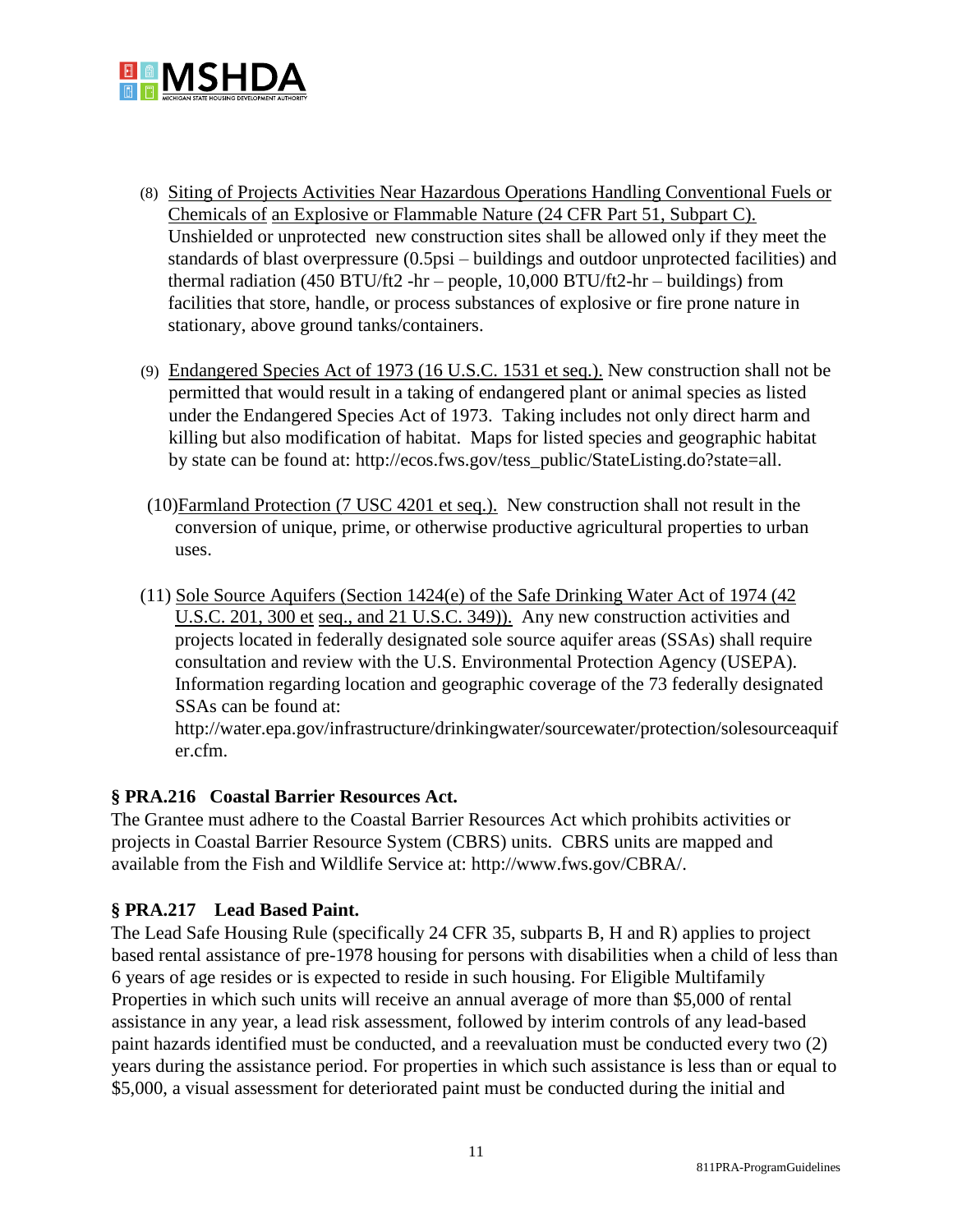

periodic inspections, followed by paint stabilization of any deteriorated paint identified. The Environmental Protection Agency's Renovation, Repair and Painting (RRP) Rule also applies to such target housing when renovation, repair or painting work is conducted; among other requirements, the work, using lead-safe work practices, must be a conducted or supervised by certified lead renovator working for a certified lead renovation firm when the amount of work exceeds the RRP Rule's minor repair and maintenance area threshold. See 40 CFR 745.

# **§ PRA.218 Program Income.**

Grantee must have sufficient knowledge and experience to identify and account for program income as defined in 24 CFR part 85. All program income including interest earned on any award supported activity (if it generates program income it has to be accounted for whether it is paid to a Grantee or is used for a program purpose without passing back to the Grantee) is subject to the terms and conditions of the Cooperative Agreement and such U.S. Treasury rules as may apply. More specifically, Grantee must document receipt of program income and how the funds were used.

# **§ PRA.219 Procurement of Recovered Materials.**

State agencies and agencies of a political subdivision of a state that are using assistance under a HUD program NOFA for procurement, and any person contracting with such an agency with respect to work performed under an assisted contract, must comply with the requirements of Section 6002 of the Solid Waste Disposal Act, as amended by the Resource Conservation and Recovery Act.

In accordance with Section 6002, these agencies and persons must procure items designated in guidelines of the Environmental Protection Agency (EPA) at 40 CFR part 247 that contain the highest percentage of recovered materials practicable, consistent with maintaining a satisfactory level of competition, where the purchase price of the item exceeds \$10,000 or the value of the quantity acquired in the preceding fiscal year exceeded \$10,000; must procure solid waste management services in a manner that maximizes energy and resource recovery; and must have established an affirmative procurement program for procurement of recovered materials identified in the EPA guidelines.

# **§ PRA.220 HUD's Electronic Line of Credit Control System.**

Grantee must be eligible to acquire rights and access under HUD's Electronic Line of Credit Control System and/ or other database system approved by HUD.

# **§ PRA.221 Tenant Rental Assistance Certification System (TRACS).**

Grantee must use software that has the capability to receive tenant's certification and recertification data (form HUD 50059) and voucher data (form HUD 52670) electronically from owners. The Grantee must have the capability to transmit HUD 50059 data to HUD TRACS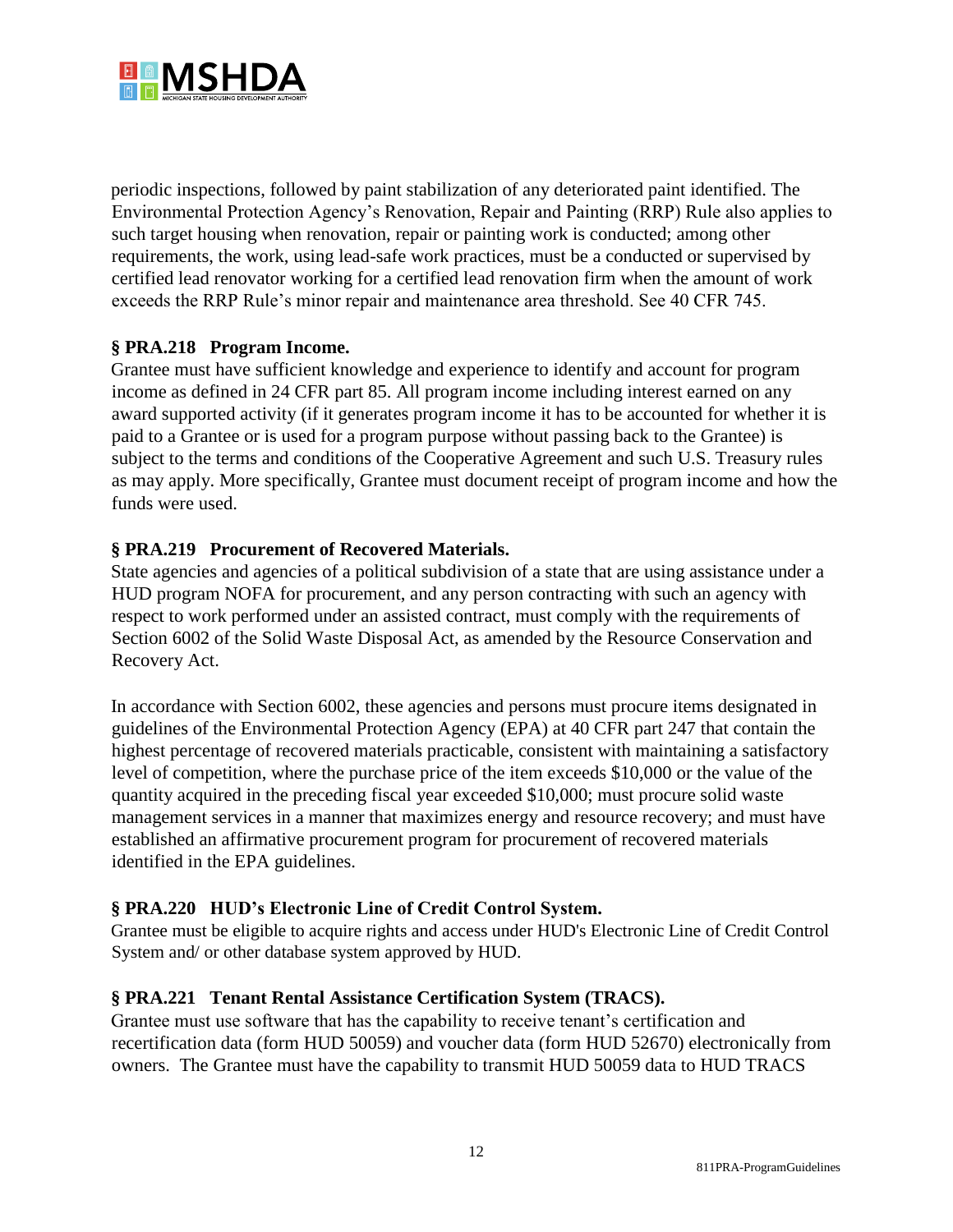

Tenant System and HUD 52670 data to HUD TRACS Voucher/Payment System, and to receive return messages transmitted from TRACS.

# **§ PRA.222 Uniform Administrative Requirements.**

All States, Territories, Urban Counties, and Metropolitan cities receiving funds under this NOFA shall be subject to the requirements of 24 CFR part 85. Non-profit subgrantee shall be subject to the requirements of 24 CFR part 84. Administrative requirements covered by Parts 84 and 85 include, but are not limited to: financial management system standards, payment standards, allowable costs, non-Federal audit, supplies and procurement.

#### **§ PRA.223 Grantee duty to ensure Owner requirements are satisfied**

Grantee is responsible for ensuring all Owner requirements as may be stated in the 811 PRA statutory authority, the NOFA, the Cooperative Agreement, including specific Owner requirements under the Program Guidelines, Rental Assistance Contract and Use Agreement are met at all times. Grantee agrees to monitor Owners in accordance with all applicable contractual and HUD statutory requirements and pursue corrective action or pursue legal remedies against the Owner where appropriate.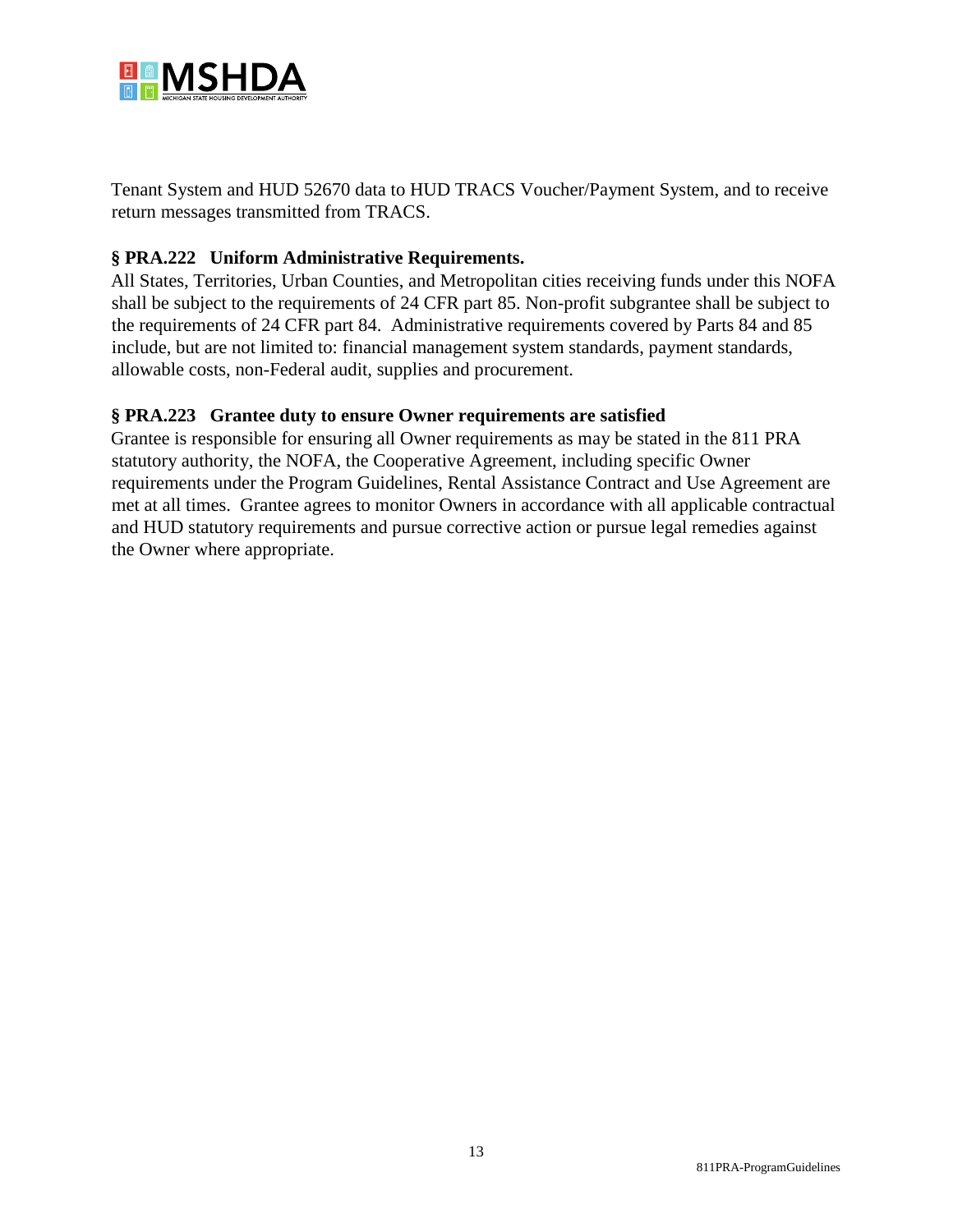

# **Part C—Rental Assistance Contract**

# **§ PRA.301 The Rental Assistance Contract (RAC).**

- (a) *Rental Assistance Contract (RAC).* The RAC (HUD-92235-PRA and HUD-92237-PRA, in the form prescribed by HUD, sets forth rights and duties of the Owner and the Grantee with respect to the Eligible Multifamily Property and the Assisted Units. In the event another entity is designated by the Grantee to administer the RAC, the Grantee remains responsible for enforcing all provisions of the RAC.
- (b) *Rental assistance payments to Owners under the RAC.* The Rental Assistance Payments are made monthly by the Grantee upon proper requisition by the Owner. The rental assistance payments made under the RAC are:
	- (1) Payments to the Owner to assist Eligible Tenant residing in Eligible Multifamily Properties and
	- (2) Payments to the Owner for vacant Assisted Units ("vacancy payments") if the conditions specified in HUD administrative guidance are satisfied.
- (c) *Amount of Rental Assistance Payments to Owner.* 
	- (1) The amount of the Rental Assistance Payment made to the Owner of an Assisted Unit being leased by the Eligible Tenant is the difference between the contract rent for the unit and the tenant rent owed by the Eligible Tenant as determined in accordance with applicable administrative and regulatory requirements.
	- (2) If the Grantee program includes vacancy payments, a Rental Assistance Payment may be made to the Owner for a vacant Assisted Unit that may not exceed 80 percent of the contract rent for up to 60 days of vacancy, subject to the conditions as may be imposed by HUD administrative guidance. If the Owner collects any tenant rent or other amount for this period which, when added to this vacancy payment, exceeds the contract rent, the excess must be repaid as HUD directs.
- (d) *Payment of utility reimbursement.* Where applicable, the Owner will pay a utility reimbursement in accordance with 24 CFR § 5.632.

# § **PRA.302 Term of the RAC.**

The term of the RAC shall be for no less than twenty (20) years and subject to appropriations. The RAC may be renewed based upon the applicable requirements as established by HUD and appropriations.

# **§ PRA.303 Leasing to Eligible Tenants.**

(a) *Availability of Assisted Units for Eligible Tenant in the Target Population.* During the term of the RAC, Owner shall make available for occupancy by Eligible Tenants in the Target Population the total number of Assisted Units committed under the RAC. For purposes of this section, making units available for occupancy by Eligible Families means that the owner: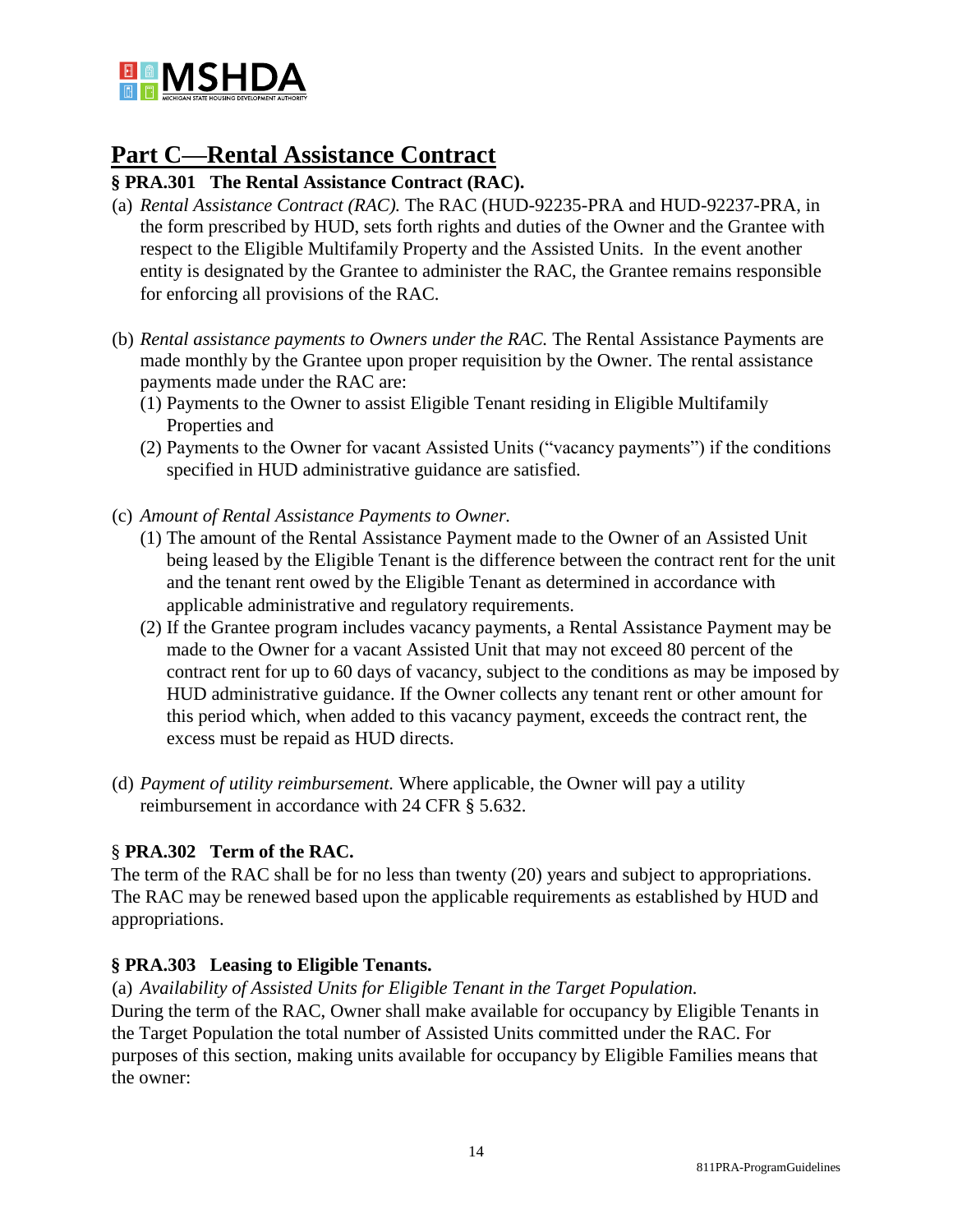

- (1) Has leased or is making good faith efforts to lease the units to Eligible Tenants, in the Target Population including informing the Grantee or their designee of a vacancy and holding the unit open for a reasonable period of time; and
- (2) Has not rejected any such applicant family except for reasons permitted under the RAC, the Project Rental Assistance Program Guidelines or the Grantee-approved tenant selection plan for the PRA units.. Failure on the part of the Owner to comply with this requirement is a violation of the RAC and grounds for all available legal remedies, including specific performance of the RAC, suspension or debarment from HUD programs, and reduction of the number of Assisted Units under the RAC.
- (b) *Reduction of number of Assisted Units covered by RAC.* The Grantee may reduce the number of Assisted Units covered by the RAC if:
	- (1) The Owner fails to comply with the requirements of paragraph (a) of this section; or
	- (2) Grantee determines that the inability to lease Assisted Units to Eligible Families is not a temporary problem.
- (c) *Increase in number of Assisted Units covered by RAC.* The Grantee may increase the number of the Assisted Units covered by the RAC if:
	- (1) The program funding amount with the increased number of assisted units does not exceed the maximum amount of grant funds awarded in Exhibit 4 of the Cooperative Agreement; and
	- (2) The owner complies with § PRA.305.
- (d) *Protections for Victims of Domestic Violence, Dating Violence, Sexual Assault, or Stalking.*  Subpart L of 24 CFR part 5 shall apply to the Assisted Units in Eligible Multifamily Properties.

# **§ PRA. 304 Supportive Services.**

Eligible Tenant's participation in supportive services is voluntary and cannot be required as a condition of admission or occupancy.

#### **§ PRA. 305 Limitations on Assisted Units.**

(a) Eligible Multifamily Properties may only receive Rental Assistance Payments if the housing assisted does not currently have an existing use restriction for persons with disabilities. Units receiving any form of federal or state project-based rental assistance for a period of 6 months or longer are ineligible to receive Rental Assistance Payments, unless such payments are being used to support other units in the building without such restrictions. Existing units receiving any form of long-term operating housing subsidy within a six-month period prior to receiving Rental Assistance Payments, such as assistance under Section 8, are ineligible to receive this assistance.

(b) Units with use agreements requiring housing for persons 62 or older are not be eligible to receive Project Rental Assistance Payments.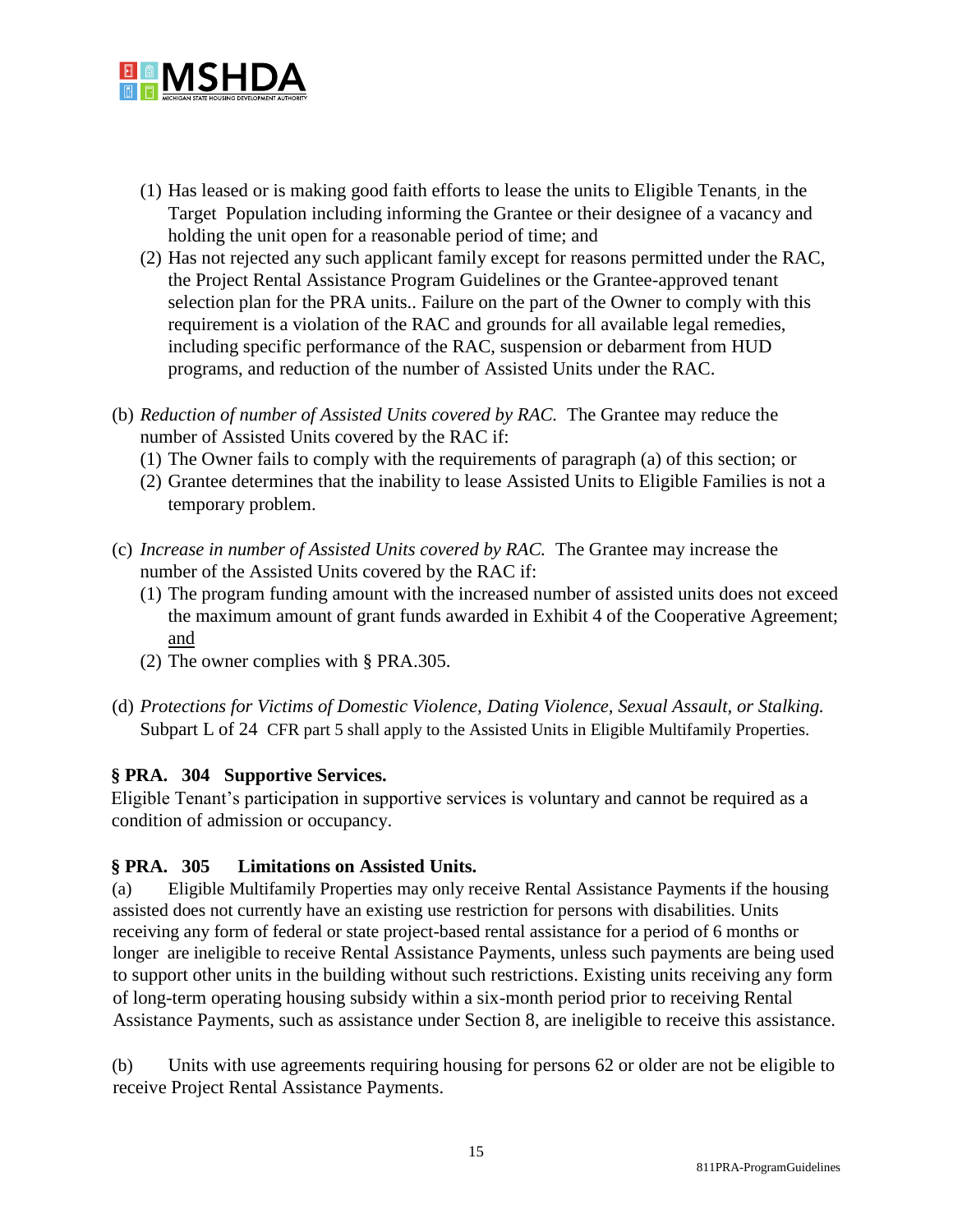

(c) No more than twenty five percent of the total units in Eligible Multifamily Properties can: (1) be provided Rental Assistance Payments; (2) be restricted to supportive housing for persons with disabilities; or (3) have any occupancy preference for Persons with Disabilities.

(d) These units must be dispersed throughout the property and must not be segregated to one area of a building (such as on a particular floor or part of a floor in a building or in certain sections within a project). Owners will designate the number of units to be set-aside as Assisted Units but the types (*e.g*., accessible) and the specific units numbers (*e.g*., units 101, 201, etc.) will be flexible depending on the needs of the program and the availability of the units in the property.

# **§ PRA.306 Grantee Program Administration***.*

The Grantee is responsible for the overall management of the award and administration of the Section 811 PRA Demo funds awarded by HUD. Grantees may contract with third party entities to manage all or a portion of the rent administration requirements as outlined in Section XIV to a Grantee with the approval from HUD. Grantee however remains responsible and liable for enforcing all provisions of the RAC and the Cooperative Agreement.

#### **§ PRA.307 Housing Standards for Assisted Units.**

Eligible Multifamily Properties with Assisted Units must comply with: (a) Applicable State and local laws, codes, ordinances and regulations.

#### (b) *Smoke detectors* —

- (1) *Performance requirement.* After October 30, 1992, each dwelling unit must include at least one battery-operated or hard-wired smoke detector, in proper working condition, on each level of the unit. If the unit is occupied by hearing-impaired persons, smoke detectors must have an alarm system, designed for hearing-impaired persons, in each bedroom occupied by a hearing-impaired person.
- (2) *Acceptability criteria.* The smoke detector must be located, to the extent practicable, in a hallway adjacent to a bedroom, unless the unit is occupied by a hearing-impaired person, in which case each bedroom occupied by a hearing-impaired person must have an alarm system connected to the smoke detector installed in the hallway.
- (c) Assisted Units must meet minimum Uniform Physical Condition Standards as more fully described in 24 CFR 5.703.
- (d) Accessibility requirements in accordance with the Fair Housing Act and implementing regulations at 24 CFR part 100, Section 504 of the Rehabilitation Act of 1973 and implementing regulations at 24 CFR part 8 and as applicable, Titles II and III of the Americans with Disabilities Act and implementing regulations at 28 CFR parts 35 and 36, respectively.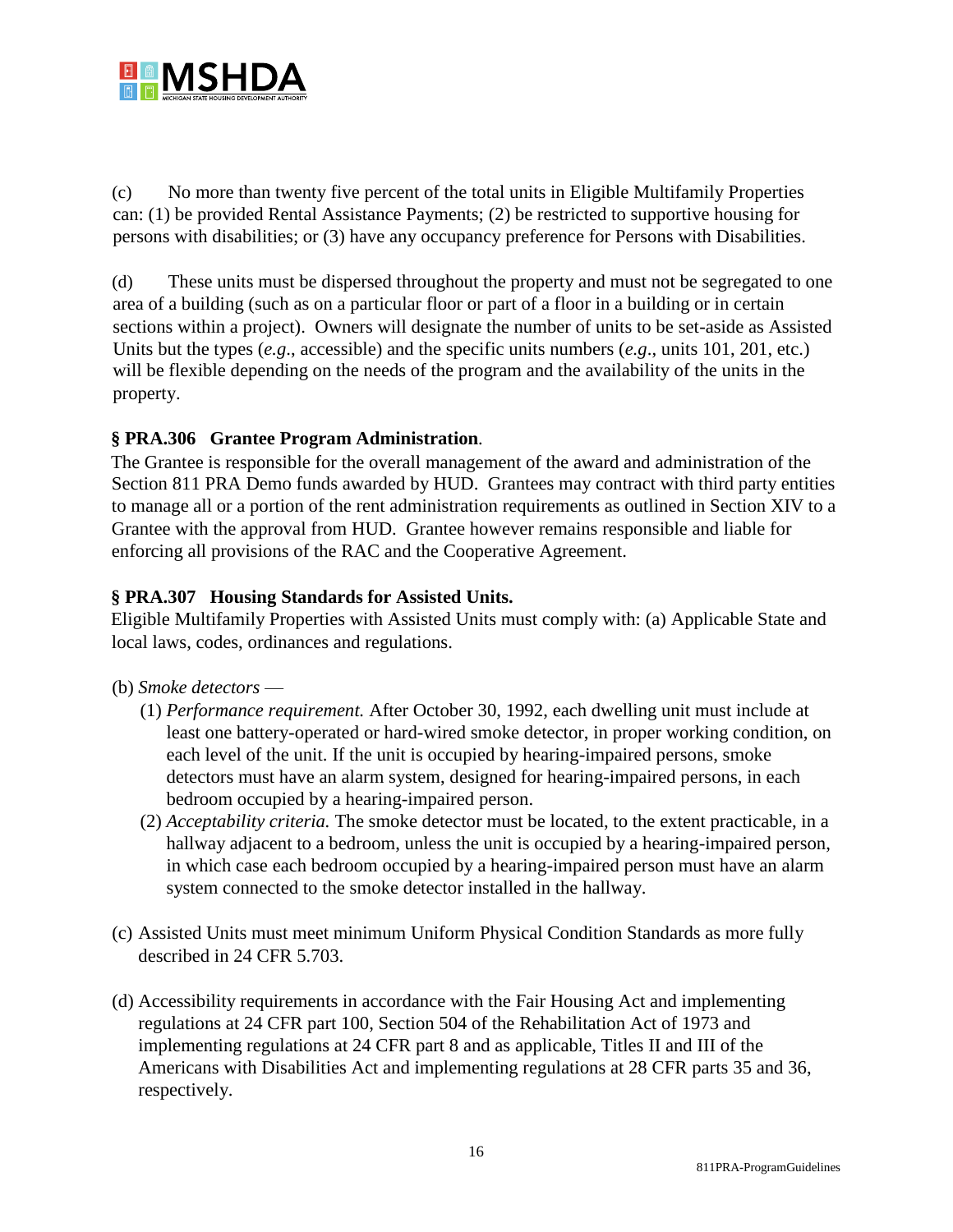

#### **§ PRA.308 Default by Owner.**

The RAC will provide:

(a) That if the Grantee determines that the Owner is in default, the Grantee will notify the Owner of the actions required to be taken to cure the default and of the remedies to be applied by the Grantee, including specific performance under the RAC, reduction or suspension of rental assistance payments and recovery of overpayments, where appropriate; and

(b) That if the owner fails to cure the default, the Grantee has the right to terminate the RAC or take other corrective action.

# **§ PRA.309 Default by Grantee.**

*Rights of HUD if the Grantee defaults under RAC.* The RAC will provide that, in the event of failure of the Grantee to comply with the RAC, the Owner will have the right, if he is not in default, to demand that HUD investigate. HUD will give the Grantee a reasonable opportunity to take corrective action. If HUD determines that a substantial default exists and the Grantee is unwilling or unable to cure, HUD may, at its discretion, take all appropriate remedies under the Cooperative Agreement, including but not limited to assuming the Grantee's rights and obligations under the RAC.

#### **§ PRA.310 Notice Upon Rental Assistance Contract Expiration.**

- (a) The Owner will notify each Eligible Family in the Assisted Units, at least 90 days before the end of the RAC term, of any increase in the amount the family will be required to pay as rent which may occur as a result of its expiration. If the Contract is to be renewed but with a reduction in the number of units covered by it, this notice shall be given to each Eligible Family who will no longer be assisted under the Contract.
- (b) The notice provided for in paragraph (a) of this section shall be accomplished by:
	- (1) Sending a letter by first class mail, properly stamped and addressed, to the Eligible Family at its address at the project, with a proper return address; and
	- (2) Serving a copy of the notice on any adult person answering the door at the leased dwelling unit, placing the notice under or through the door, if possible, or else by affixing the notice to the door. Service shall not be considered to be effective until both required notices have been accomplished. The date on which the notice shall be considered to be received by the Eligible Family shall be the date on which the owner mails the first class letter provided for in this paragraph, or the date on which the notice provided for in this paragraph is properly given, whichever is later.
- (c) The notice shall advise each affected Eligible Family that, after the expiration date of the Contract, the Eligible Family will be required to bear the entire cost of the rent and that the owner will be free (to the extent the project is not otherwise regulated by HUD) to alter the rent without HUD or Grantee approval, but subject to any applicable requirements or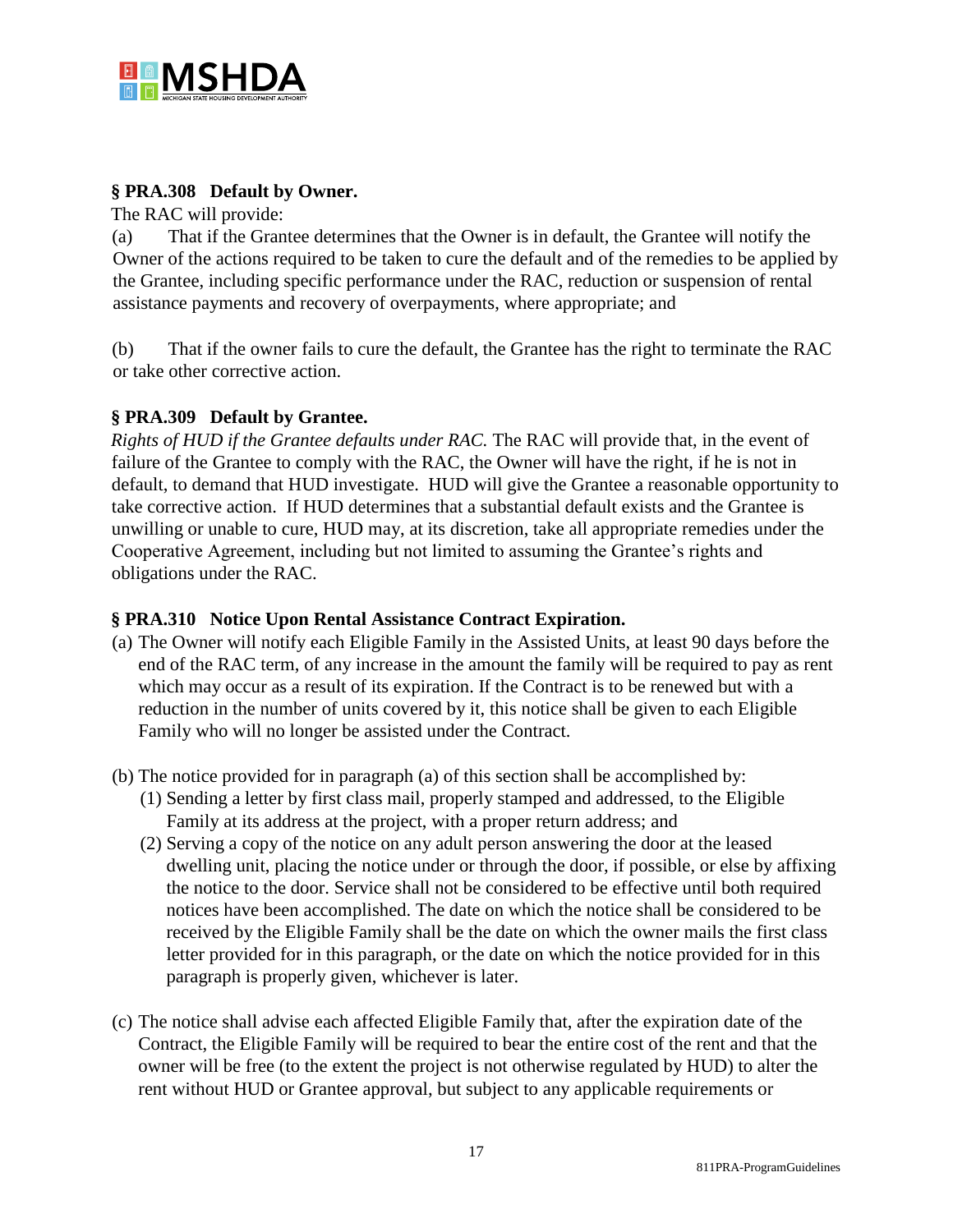

restrictions under the lease (HUD-92236-PRA) or under State or local law. The notice shall also state:

- (1) The actual (if known) or the estimated rent which will be charged following the expiration of the Contract;
- (2) The difference between the rent and the Total Tenant Payment toward rent under the Contract; and
- (3) The date the Contract will expire.
- (d) The owner shall give HUD a certification that families have been notified in accordance with this section with an example of the text of the notice attached.

#### **§ PRA.311 Financing.**

(a) *Pledge of RAC.* An Owner may pledge, or offer as security for any loan or obligation the RAC, *provided* that such financing is in connection with an Eligible Multifamily Property with Assisted Units subject to these Program Guidelines and approved by Grantee. Any pledge of the RAC or payments there under, will be limited to the amounts payable under the RAC in accordance with its terms.

(b) *Foreclosure and other transfers.* In the event of foreclosure, assignment or sale in lieu of foreclosure, or other assignment or sale of the Eligible Multifamily Property, as may be approved by the Grantee:

- (1) The RAC shall be transferred to the new Owner, and
- (2) Rental Assistance Payments will continue uninterrupted in accordance with the terms of the RAC.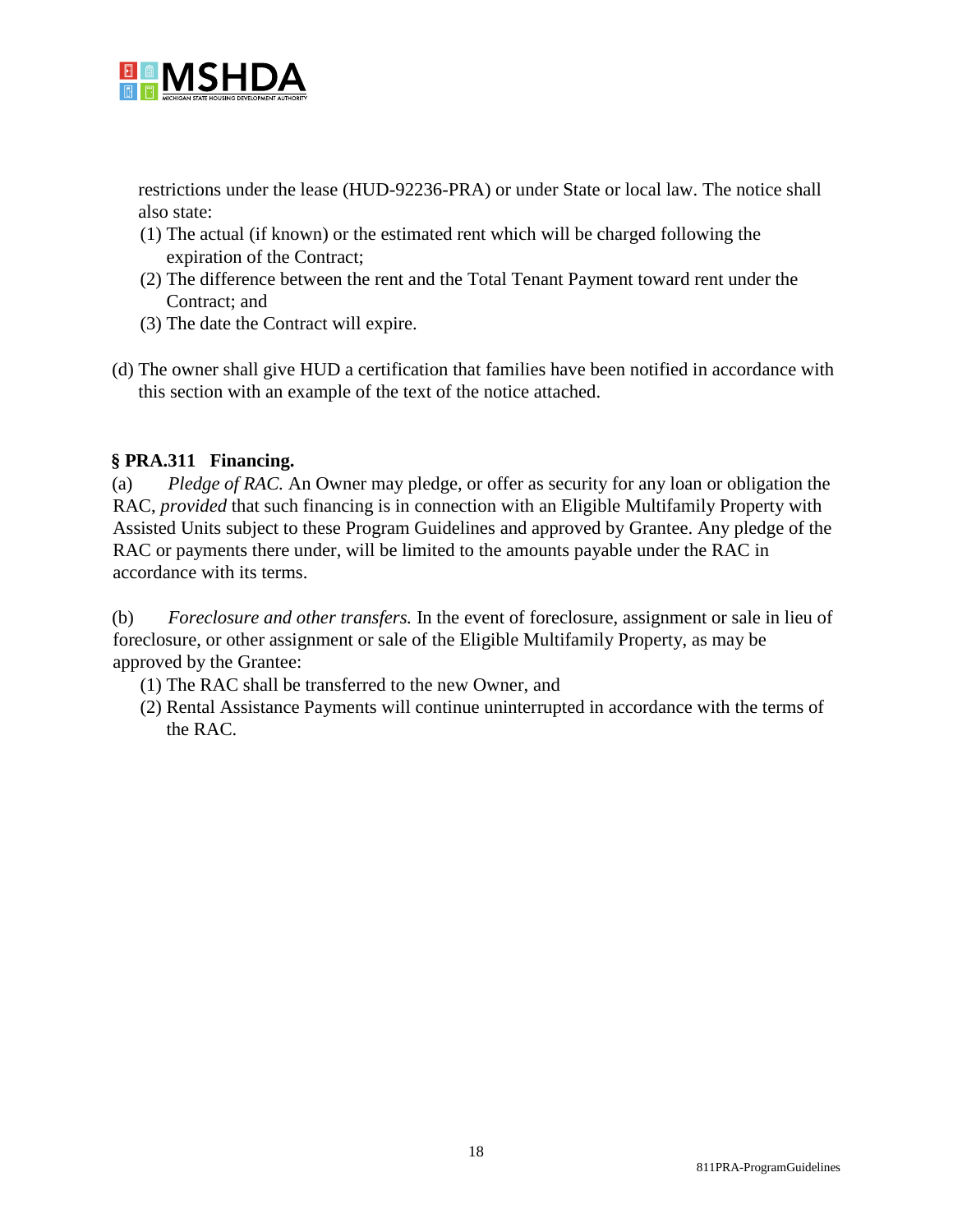

# **Part D—Owner Requirements**

# **§ PRA.401 Use Agreement.**

(a) Owners must agree to record a Use Agreement (HUD-92238-PRA) for not less than thirty (30) years, in the form prescribed by HUD.

(b) During the Use Agreement period, Owners shall make the Grantee's approved number of Assisted Units available for occupancy to Eligible Families referred pursuant to the Inter-Agency Partnership Agreement.

# **§ PRA.402 Responsibilities of Owner.**

(a) *Marketing, Outreach and Referral* Marketing by the Owner, where applicable (as may be outlined in

Grantee's Cooperative Agreement or Inter-Agency Partnership Agreement), must be done in accordance with the Grantee's Affirmative Fair Housing Marketing Plan (HUD-92243-PRA) and all HUD Fair Housing and Equal Opportunity requirements. The purpose of the Plan and requirements is to assure that Eligible Families in the same housing market area have an equal opportunity to apply and be selected for an Assisted Unit regardless of their race, color, national origin, religion, sex, disability or familial status.

- (b) *Management and maintenance.* The Owner is responsible for all management functions, including screening of Eligible Applicants in accordance with the Grantee approved tenant selection plan, reexamination and verification of family income and composition, determination of family rent (total tenant payment, tenant rent and utility reimbursement), collection of rent, termination of tenancy and eviction, and performance of all repair and maintenance functions (including ordinary and extraordinary maintenance), and replacement of capital items. All functions must be performed in accordance with applicable nondiscrimination and equal opportunity requirements. Owner has tenant selection responsibilities apart from screening only as provided in the Inter-Agency Agreement.
- (c) *Contracting for services.* The Owner may contract with a private or public entity (except the Grantee) for performance of the services or duties required in paragraphs (a) and (b) of this section. However, such an arrangement does not relieve the Owner of responsibility for these services and duties.
- (d) *Submission of financial and operating statements.* The Grantee shall establish control measures with the Owner to meet the Grantee's financial requirements of submitting audited annual financial statements that comply with the requirements of OMB Circular A-133.
- (e) *Use of project funds.* Rental Assistance Payments must be used for the benefit of the Assisted Units.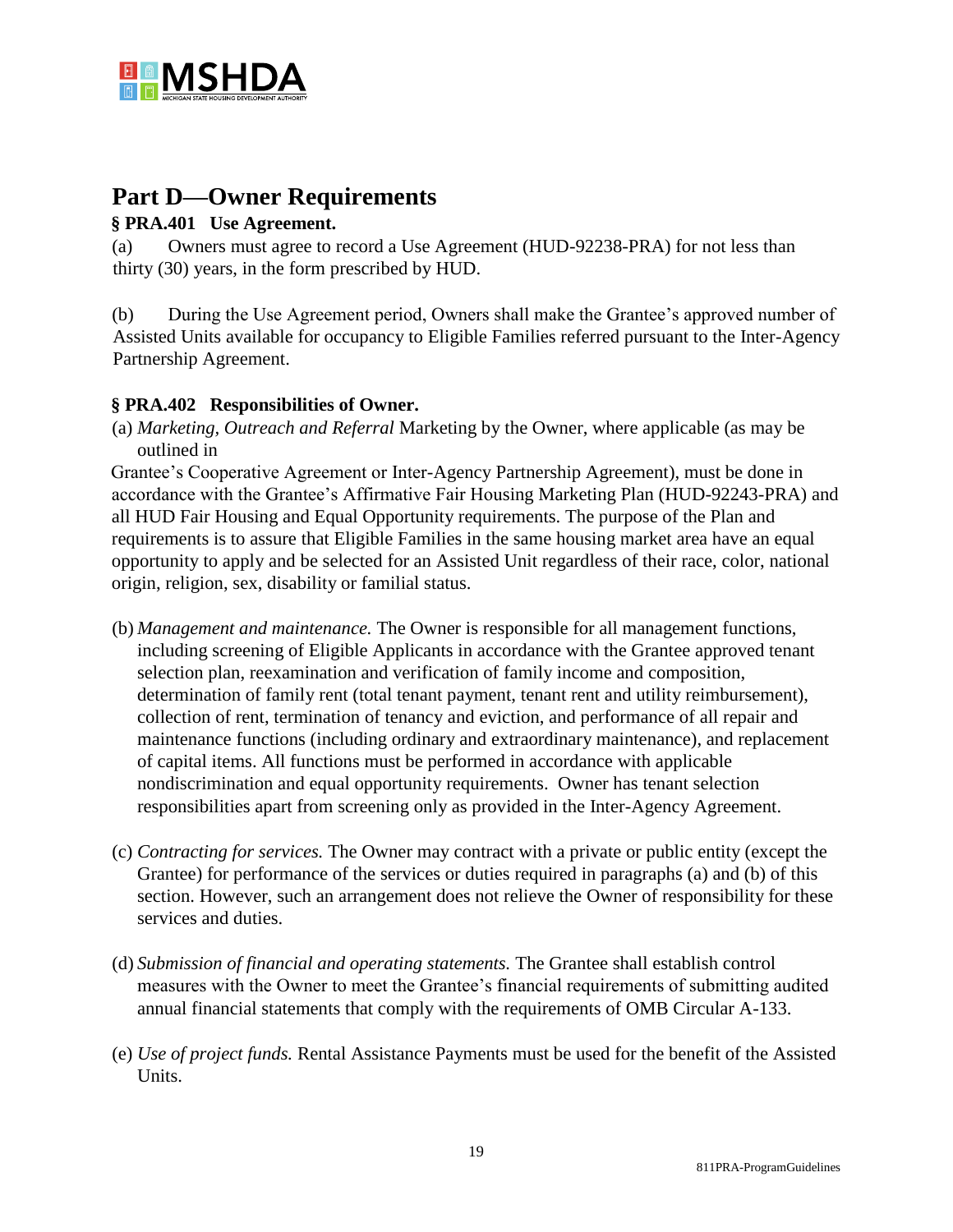

#### **§ PRA.403 Selection and Admission of Eligible Tenants.**

- (a) *Application.* The Owner must accept referrals of Eligible Applicants from the Grantee or their designee for determining eligibility with the Owner's Grantee-approved tenant selection plan. Upon request of the Grantee or HUD, the Owner must furnish copies of all applications to HUD and/or the Grantee.
- (b) *Determination of eligibility and selection of Eligible Tenants.* The Owner is responsible for:
	- (1) obtaining and verifying information related to Social Security Numbers of Eligible Family members in accordance with 24 CFR part 5, subpart B. Owner shall refer to Handbook 4350.3 REV-1, chapters 3-3, B. and C., 3-9, and 3-11, and 3-31 for further guidance;
	- (2) obtaining and verifying income through the use of Enterprise Income Verification (EIV), pursuant to 24 C.F.R. 5.233(a)(2). Owner shall refer to Handbook 4350.3 REV-1, chapter 3-30 for further guidance;
	- (3) obtaining and verifying information related to income eligibility of Eligible Families in Assisted Units in accordance with 24 CFR part 5, subpart F. Owner shall refer to Handbook 4350.3 REV-1, chapter 3-30 for further guidance;
	- (4) preventing crime in the Assisted Units, including the denial of admission to persons engaged in criminal activity or has certain criminal histories, in accordance with 24 CFR part 5, subpart H. Owner shall refer to Handbook 4350.3 REV-1, chapter 4-27, E. for further guidance.
	- (5) complying with protections for victims of domestic violence, dating violence, sexual assault, or stalking, pursuant to 24 CFR part 5, subpart L; and
	- (6) complying with all other applicable requirements, including but not limited to the RAC, Project Rental Assistance Program Guidelines, and any other HUD administrative requirements.
- (c) If the Owner determines that an applicant is ineligible on the basis of income or family composition, or because of failure to meet the disclosure and verification requirements for Social Security Numbers (as provided by 24 CFR part 5), or because of failure by an applicant to sign and submit consent forms for the obtaining of wage and claim information from State Wage Information Collection Agencies (as provided by 24 CFR parts 5), or that the Owner is not selecting the applicant for other reasons, the Owner will promptly notify the applicant in writing of the determination and its reasons, and that the applicant has the right to meet with the Owner (or Owner's designee) and has the right to request a reasonable accommodation. The applicant may also exercise other rights if the applicant believes that he or she is being discriminated against on the basis of race, color, national origin, religion, sex, disability or familial status. Records on applicants and approved Eligible Families, which provide racial, ethnic, gender and place of previous residency data required by HUD, must be maintained and retained for three (3) years. Owner shall refer to Handbook 4350.3 REV-1, chapter 4-9 for further guidance on rejecting applicants and denial of rental assistance.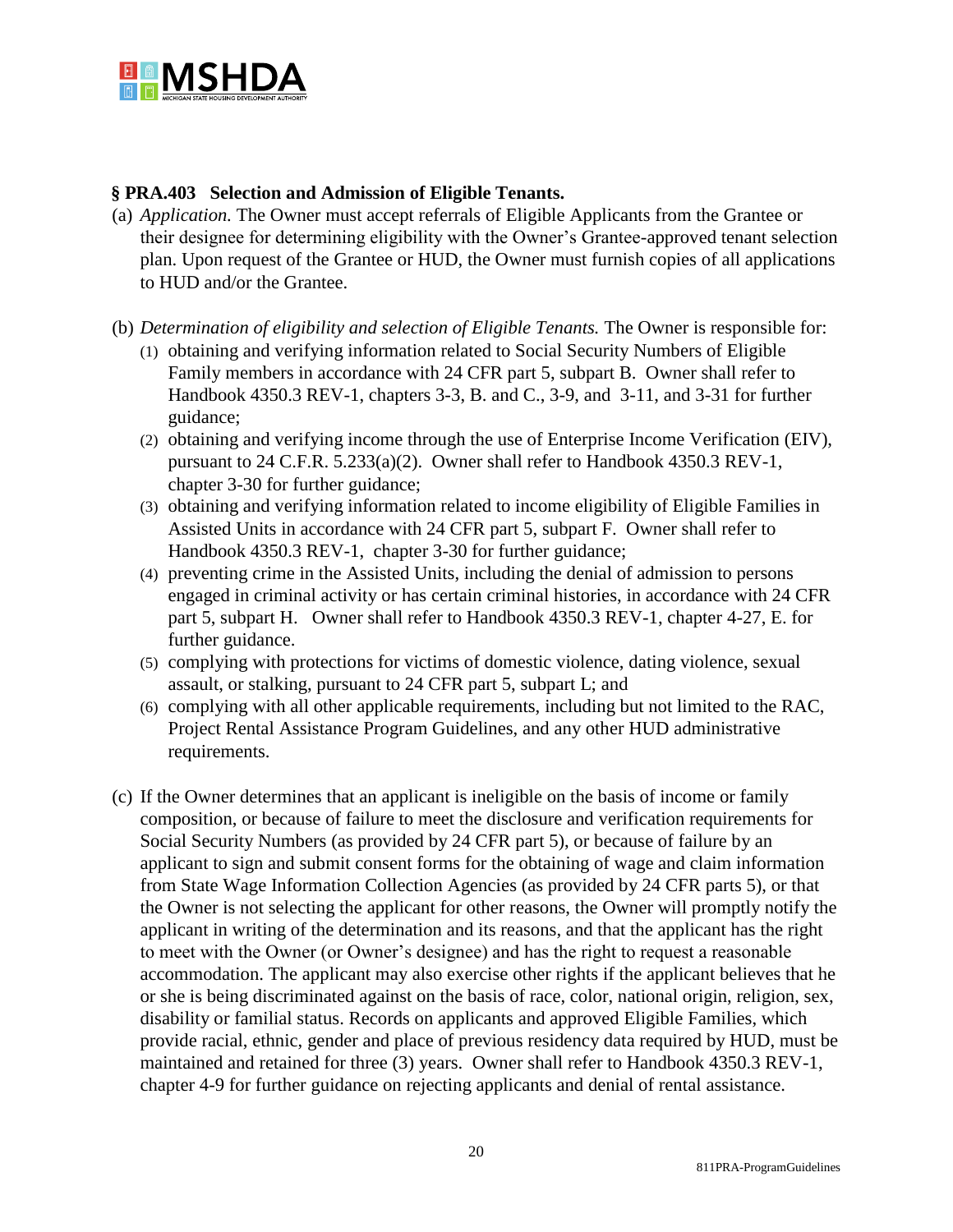

# **§ PRA.404 Overcrowded and Under Occupied Units.**

If the Owner determines that because of change in family size an Assisted Unit is smaller than appropriate for the eligible family to which it is leased, or that the unit is larger than appropriate, the Owner shall refer to the Grantee's written policies regarding family size, unit transfers and waitlist management. Rental Assistance Payments with respect to the assisted unit will not be reduced or terminated until the eligible family has been transferred to an appropriate size assisted unit. The Grantee should be notified of any changes in family size.

# **§ PRA.405 Uniform Physical Conditions Standards.**

Owners of Eligible Multifamily Properties with regard to the Assisted Units and related facilities shall comply with the Physical Condition Standards and Inspection Requirements of 24 CFR part 5, Subpart G, including any changes in the regulation and related Directives. In addition, the Owner shall comply with HUD's Physical Condition Standards of Multifamily Properties of 24 CFR part 200, Subpart P, including any changes in the regulation and related Directives.

#### **§ PRA.406 Reviews During Management Period.**

- (a) Prior to occupancy of any Assisted Unit by an Eligible Family, the Eligible Family must be given the opportunity to be present for the move-in unit inspection. The inspection of the Assisted Unit would be completed by both the Owner and the Eligible Family and both shall certify, on a form prescribed or approved by the Grantee that they have inspected the Assisted Unit and have determined it to be Decent, Safe, and Sanitary condition in accordance with the criteria provided in the form. The Owner shall keep a copy of this inspection and make part of the lease as an attachment to the lease. If the Eligible Family waives the right to this inspection, a form prescribed or approved by the Grantee would be signed by the Eligible Family indicating they have waived this right.
- (b) The Owner shall perform unit inspections of the Assisted Units on at least an annual basis to determine whether the appliances and equipment in the unit are functioning properly and to assess whether a component needs to be repaired or replaced. This will ensure that the Owner is meeting its obligation to maintain the Assisted Units in Decent, Safe, and Sanitary condition.
- (c) In addition to annual Owner inspections described in paragraph b above, after the effective date of the RAC, a physical inspection pursuant to Uniform Physical Condition Standards (UPCS) must also be performed of the Assisted Units and related facilities at a frequency that conforms to the property's other existing federal or state housing programs, but at least every three (3) years, and at such other times as may be necessary. If multiple federal or state housing programs are layered at the property, the frequency of the physical inspection shall be determined by the most stringent UPCS standard, with a minimum of every three (3) years.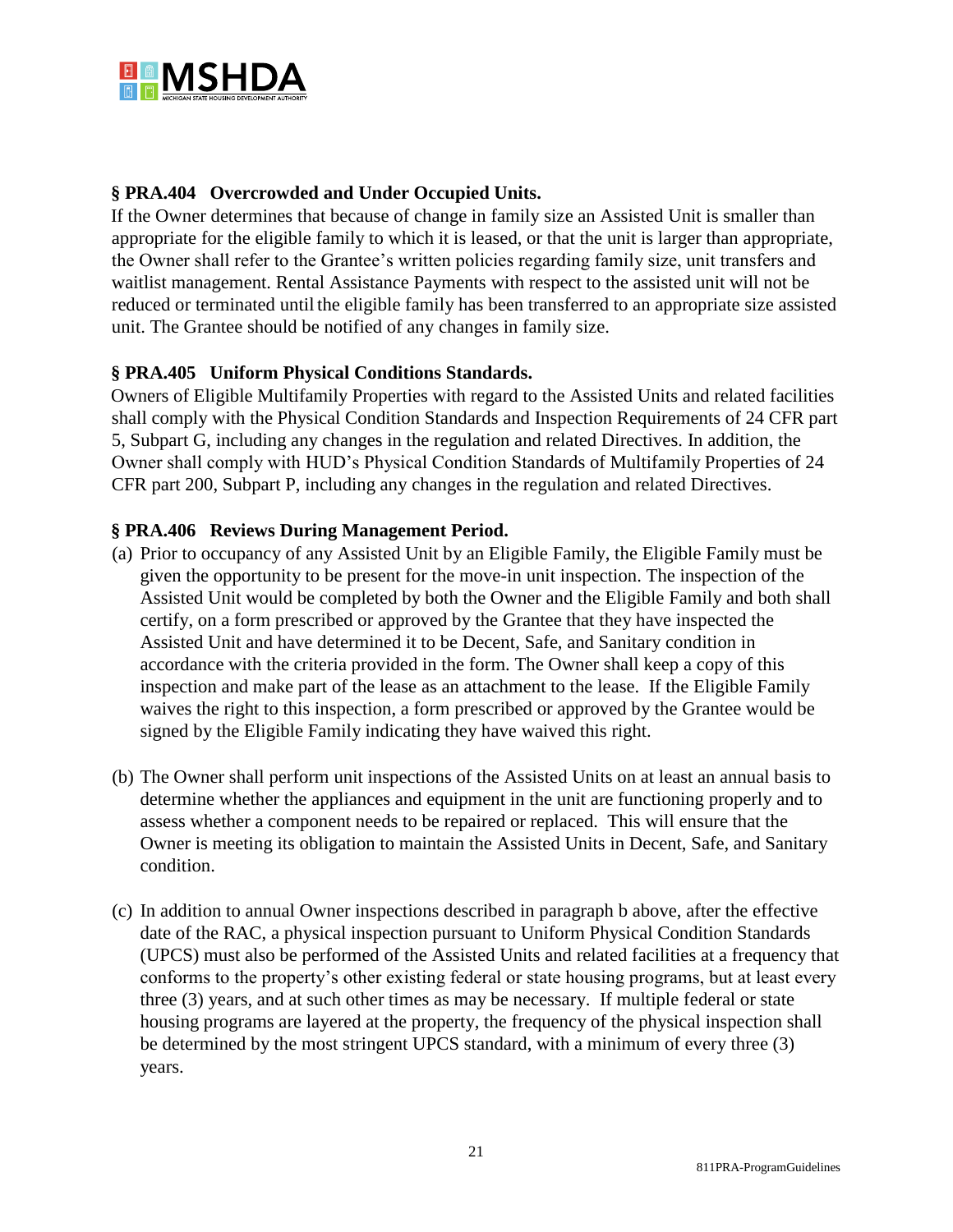

# (d) In addition:

- (1) HUD may review the Grantee's records as related to the RAC at least annually to determine whether the Grantee is in compliance with the RAC;
- (2) HUD may independently inspect project operations and Assisted Units at any time with reasonable notice prior to inspection; and
- (3) Equal Opportunity reviews may be conducted by HUD at any time.

# **§ PRA.407 Barrier Free/Accessibility Requirements for Units, Buildings, and Facilities, Including Public and Common Use Areas.**

Owners must meet accessibility requirements of Section 504 of the Rehabilitation Act of 1973 and implementing regulations at 24 CFR part 8 and as applicable, Title III of the Americans with Disabilities Act and implementing regulations at 28 CFR part 36. Covered multifamily dwellings as defined in 24 CFR part 100 must also meet the design and construction requirements of the Fair Housing Act. 24 CFR part 100. However, Assisted Units can consist of a mix of accessible units for those persons with physical disabilities and non-accessible units for those persons without physical disabilities.

# **§ PRA.408 Compliance with Fair Housing and Civil Rights Laws**

Owners must comply with all applicable fair housing and civil rights requirements in 24 CFR 5.105(a), including, but not limited to, the Fair Housing Act; Title VI of the Civil Rights Act of 1964; Section 504 of the Rehabilitation Act of 1973; Title III of the Americans with Disabilities Act; and Section 109 of the Housing and Community Development Act of 1974. Owners must also comply with HUD's Equal Access to Housing in HUD Programs Regardless of Sexual Orientation or Gender Identity requirements. See HUD's Equal Access rules at 24 C.F.R. §§ 5.100, 5.105(a)(2), 5.403 and HUD's final rule published in the *Federal Register* at 77 Fed. Reg. 5662, "Equal Access to Housing in HUD Programs Regardless of Sexual Orientation or Gender Identity."

If the Owner is in a state or jurisdiction that has also passed a law or laws proscribing discrimination in housing based upon sexual orientation or gender identity, or a law or laws proscribing discrimination in housing based on lawful source of income, the Owner must comply with those laws of the states or localities in which the programs or activities are conducted.

# **§ PRA.409 Tenant Organization Rights**

Owner shall not impede the reasonable efforts of tenants of the Assisted Units to organize pursuant to 24 CFR part 245, or any successor regulations of 24 CFR part 245, or unreasonably withhold the use of any community room or other available space appropriate for meetings which is part of the mortgaged property when requested by: (i) a resident tenant organization in connection with the representational purposes of the organization; or (ii) tenants seeking to organize or to consider collectively any matter pertaining to the operation of the mortgaged property.